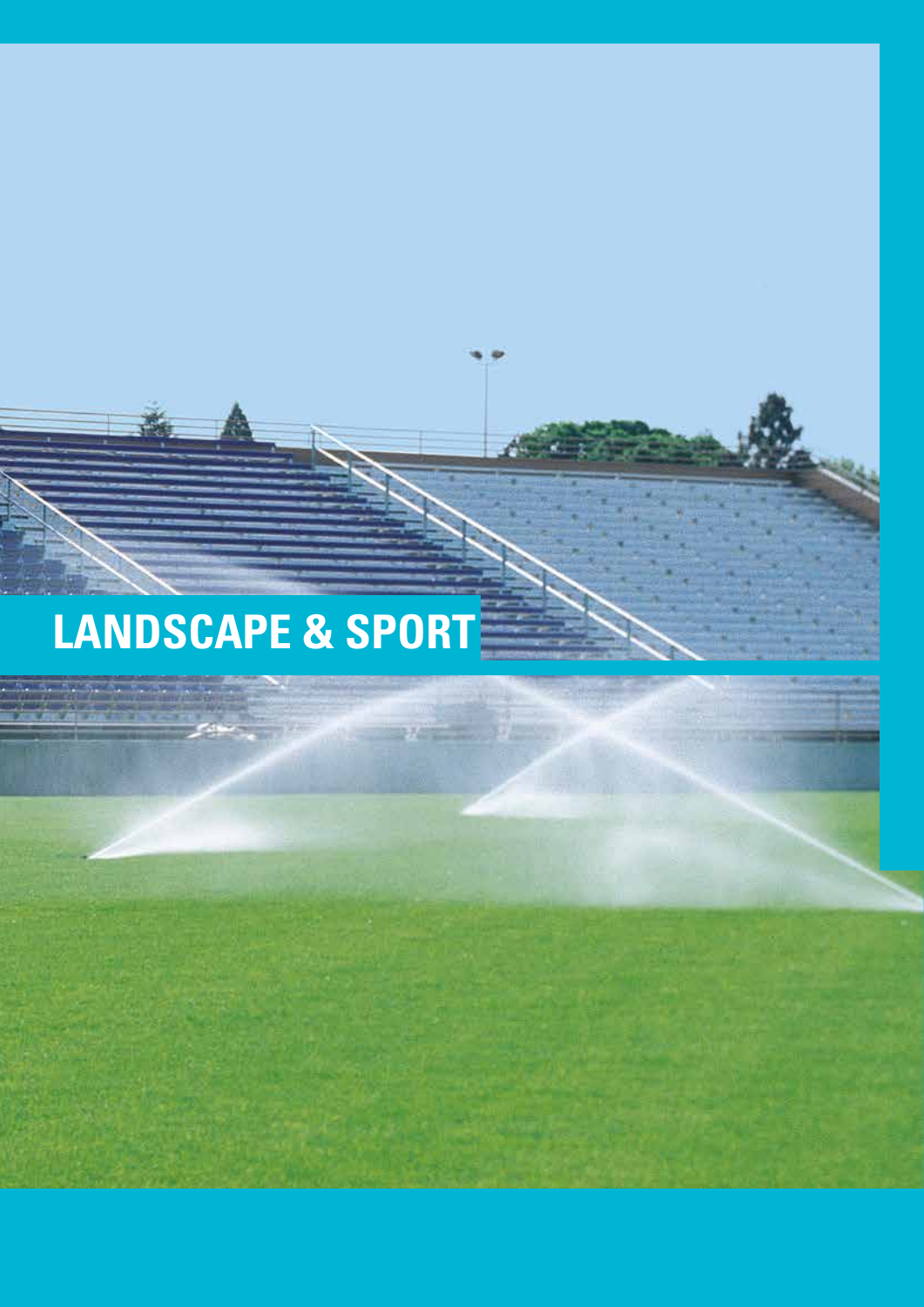### **LANDSCAPE & SPORTS** MP ROTATORS®

- **True matched precipitation any arc or radius setting**
- **Radius can be reduced up to 25% on all models**
- **Colour coded for easy identification**
- **Removable filter screen**
- **Low precipitation rate**
- **Wind resistant multi-stream technology**
- **Adjustable arc and radius**
- **Radius 1.5m to 10.6m**
- **MP800SR 1.5m to 3.5m radius**
- **MP1000 2.5m to 4.5m radius**
- **MP2000 4.0m to 6.4m radius**
- **MP3000 6.7m to 9.1m radius**
- **MP3500 9.5m to 10.6m radius**



| IVIP800 SK          |                            |                            |  |
|---------------------|----------------------------|----------------------------|--|
| <b>Netafim Code</b> | <b>Manufacturer's Code</b> | <b>Description</b>         |  |
| <b>Z8995D</b>       | <b>MP800SR-90</b>          | 900-2100                   |  |
|                     |                            |                            |  |
|                     | <b>MP1000</b>              |                            |  |
| <b>Netafim Code</b> | <b>Manufacturer's Code</b> | <b>Description</b>         |  |
| <b>Z8995A</b>       | MP100090                   | $90^{\circ} - 210^{\circ}$ |  |
| Z8995C              | MP1000210                  | 2100-2700                  |  |
| <b>Z8995B</b>       | MP1000360                  | $360^\circ$                |  |
|                     |                            |                            |  |

**MP800 SR**

| <b>MP2000</b>                                                    |                |  |  |  |
|------------------------------------------------------------------|----------------|--|--|--|
| <b>Manufacturer's Code</b><br>Netafim Code<br><b>Description</b> |                |  |  |  |
| MP200090                                                         | $90^0 - 210^0$ |  |  |  |
| MP2000210                                                        | 2100-2700      |  |  |  |
| MP2000360                                                        | $360^\circ$    |  |  |  |
|                                                                  |                |  |  |  |

| <b>MP3000</b>       |                            |                            |  |
|---------------------|----------------------------|----------------------------|--|
| <b>Netafim Code</b> | <b>Manufacturer's Code</b> | <b>Description</b>         |  |
| <b>Z8994</b>        | MP300090                   | $90^{\circ} - 210^{\circ}$ |  |
| Z8993               | MP3000210                  | 2100-2700                  |  |
| <b>Z8995</b>        | MP3000360                  | $360^\circ$                |  |

| <b>MP3500</b>       |                            |                    |  |
|---------------------|----------------------------|--------------------|--|
| <b>Netafim Code</b> | <b>Manufacturer's Code</b> | <b>Description</b> |  |
| <b>Z8996</b>        | MP350090                   | $90^0 - 210^0$     |  |

| <b>MP STRIP</b>     |                            |                     |
|---------------------|----------------------------|---------------------|
| <b>Netafim Code</b> | <b>Manufacturer's Code</b> | <b>Description</b>  |
| <b>Z8810</b>        | <b>MP CORNER</b>           | <b>MP Corner</b>    |
| Z8811               | <b>MPSS530</b>             | Side Strip          |
| Z8812               | MPLCS515                   | Left Corner         |
| <b>Z8813</b>        | MPRCS515                   | <b>Right Corner</b> |
|                     |                            |                     |

| MP 1000 HT MALE THREADED.                                        |             |                           |  |
|------------------------------------------------------------------|-------------|---------------------------|--|
| Netafim Code<br><b>Description</b><br><b>Manufacturer's Code</b> |             |                           |  |
| <b>Z8800</b>                                                     | MP1000HT90  | $90^\circ$ - 210 $^\circ$ |  |
| <b>Z8800A</b>                                                    | MP1000HT360 | $360^\circ$               |  |



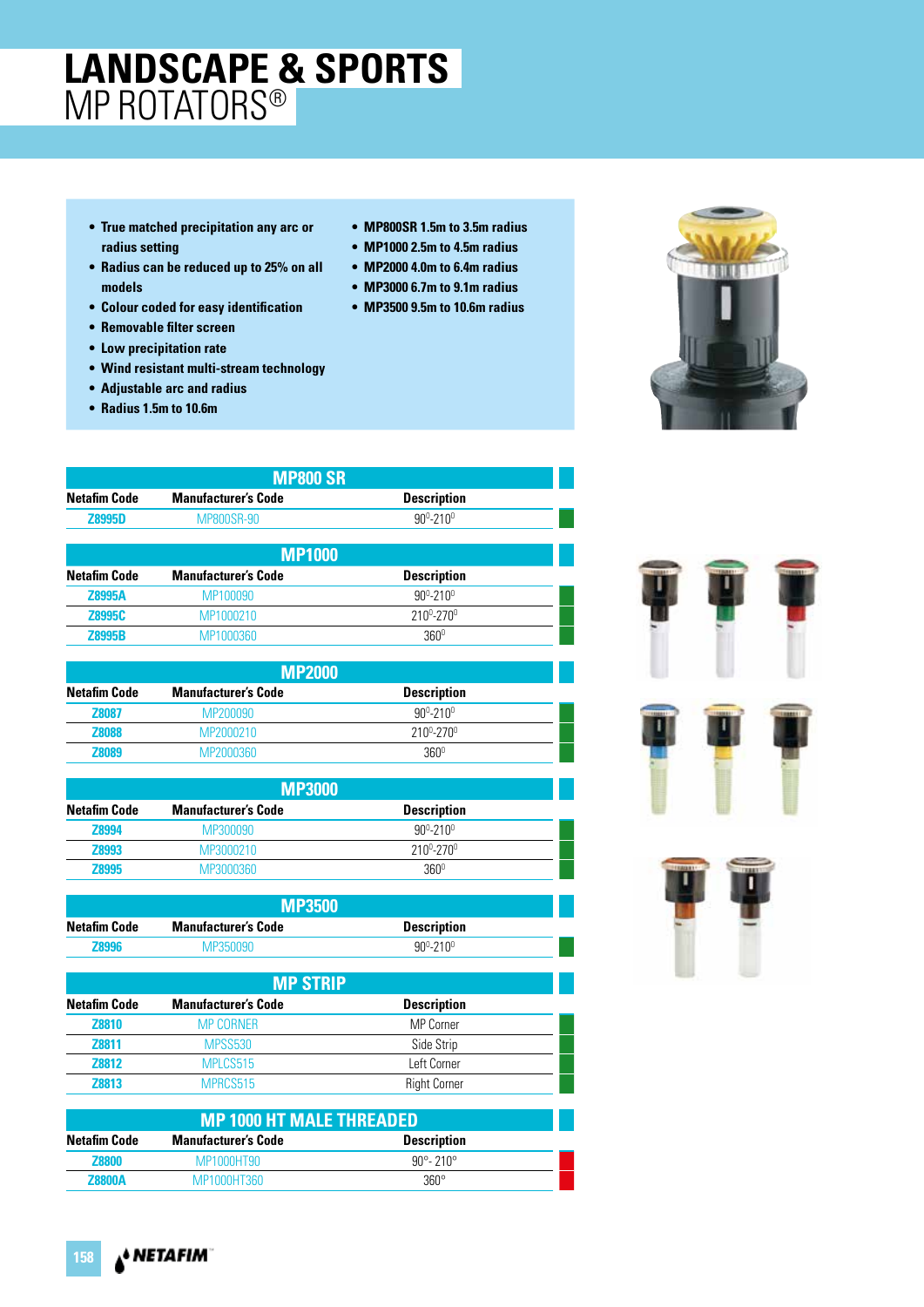### **LANDSCAPE & SPORTS** MP ROTATORS®



| <b>MP 2000 HT MALE THREADED</b>                                         |             |                             |  |
|-------------------------------------------------------------------------|-------------|-----------------------------|--|
| <b>Manufacturer's Code</b><br><b>Description</b><br><b>Netafim Code</b> |             |                             |  |
| <b>Z8804</b>                                                            | MP2000HT90  | $90^{\circ} - 210^{\circ}$  |  |
| <b>Z8805</b>                                                            | MP2000HT210 | $210^{\circ} - 270^{\circ}$ |  |
| <b>Z8806</b>                                                            | MP2000HT360 | $360^\circ$                 |  |

| <b>MP 3000 HT MALE THREADED</b> |                            |                             |  |
|---------------------------------|----------------------------|-----------------------------|--|
| Netafim Code                    | <b>Manufacturer's Code</b> | <b>Description</b>          |  |
| <b>Z8807</b>                    | MP3000HT90                 | $90^{\circ} - 210^{\circ}$  |  |
| <b>Z8808</b>                    | MP3000HT210                | $210^{\circ} - 270^{\circ}$ |  |
| <b>Z8809</b>                    | MP3000HT360                | $360^\circ$                 |  |

| <b>MP STRIP T MALE THREADED</b> |                            |                     |  |
|---------------------------------|----------------------------|---------------------|--|
| <b>Netafim Code</b>             | <b>Manufacturer's Code</b> | <b>Description</b>  |  |
| Z8814                           | <b>MPCORNER HT</b>         | Corner Strip        |  |
| Z8815                           | MPRSHT530                  | Side Strip          |  |
| Z8816                           | MPLCSHT515                 | Left Corner         |  |
| 78817                           | MPRCSHT515                 | <b>Right Corner</b> |  |

| <b>MP SPARES</b>                                                 |                  |                    |  |
|------------------------------------------------------------------|------------------|--------------------|--|
| Netafim Code<br><b>Description</b><br><b>Manufacturer's Code</b> |                  |                    |  |
| <b>Z8989</b>                                                     | <b>MPESCREEN</b> | MP1000/2000 Filter |  |
| 78990                                                            | <b>MPCSCREEN</b> | MP3000 Filter      |  |

| <b>MP ACCESSORIES</b> |                            |                            |
|-----------------------|----------------------------|----------------------------|
| <b>Netafim Code</b>   | <b>Manufacturer's Code</b> | <b>Description</b>         |
| <b>Z8083</b>          | <b>MPTOOL</b>              | <b>MPR Adjustment Tool</b> |
| Z8085                 | <b>MPADAPTER</b>           | Pressure Gauge Adaptor     |
| <b>Z8082</b>          | 10594                      | <b>ACME Thread Adapter</b> |



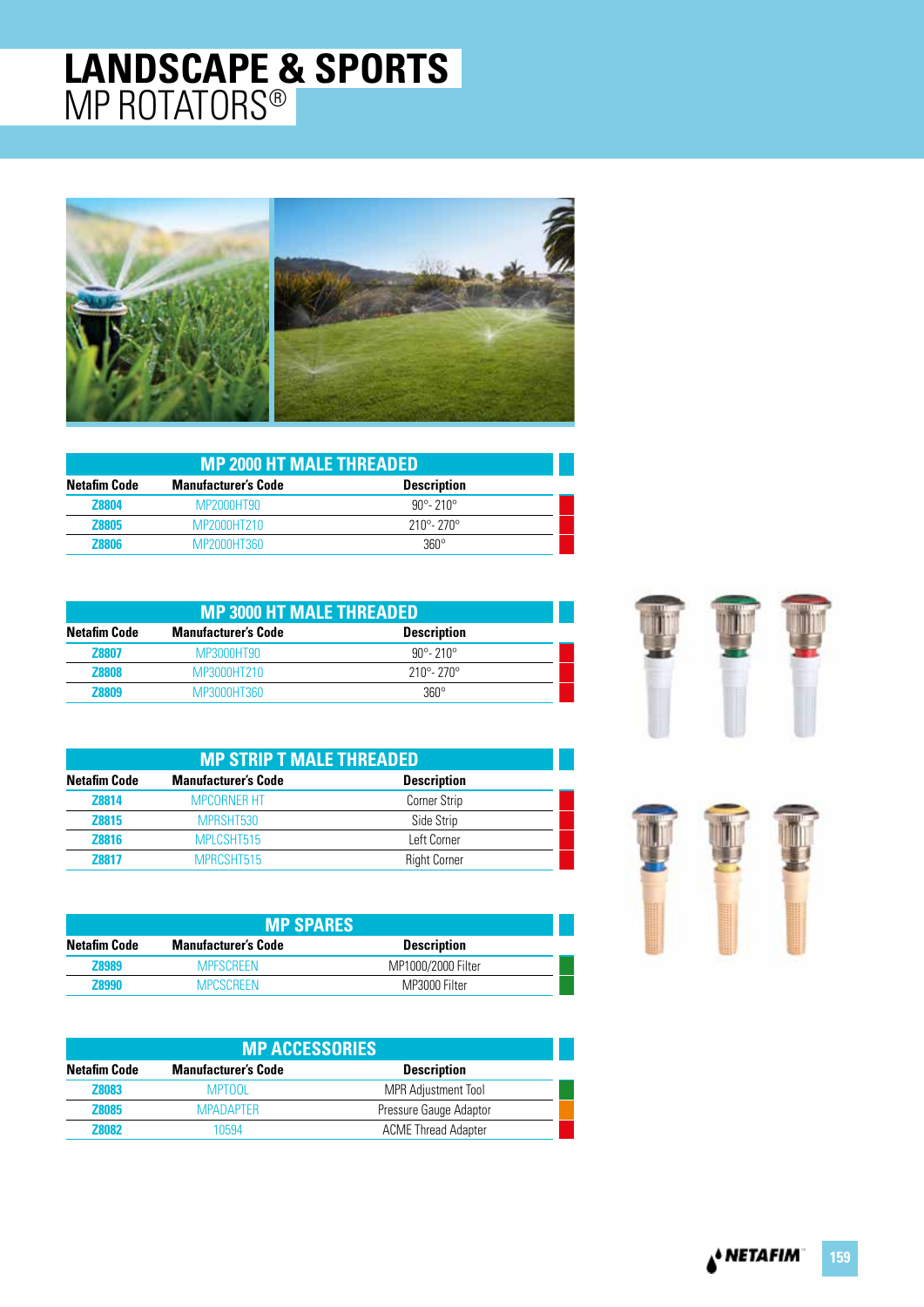### **LANDSCAPE & SPORTS** PRO-SPRAY®

| <b>PRO-SPRAY®</b>   |                            |                                                                 |  |
|---------------------|----------------------------|-----------------------------------------------------------------|--|
| <b>Netafim Code</b> | <b>Manufacturer's Code</b> | <b>Description</b>                                              |  |
| <b>Z9056G</b>       | <b>PROS-00</b>             | Shrub Adaptor                                                   |  |
| <b>Z9056A</b>       | <b>PROS-02</b>             | 2" Pro-Spray Body                                               |  |
| <b>Z9056</b>        | <b>PROS-04</b>             | 4" Pro-Spray Body                                               |  |
| <b>Z9056F</b>       | <b>PROS-06</b>             | 6" Pro-Spray Body                                               |  |
| <b>Z9056B</b>       | <b>PROS-12</b>             | 12" Pro-Spray Body                                              |  |
| <b>Z9056K</b>       | <b>PROS-00-PRS40</b>       | Shrub Adaptor c/w 40PSI Regulator, Check Valve<br>not Available |  |
| <b>Z9056C</b>       | PROS-04-PRS30-CV           | 4" Pro-Spray Body c/w 30PSI<br>Regulator & Check Valve          |  |
| <b>Z9056D</b>       | PROS-12-PRS30-CV           | 12" Pro-Spray Body c/w 30PSI<br>Regulator & Check Valve         |  |
| <b>Z9056E</b>       | <b>PRT 437400</b>          | <b>Check Valve Assembly</b>                                     |  |
| <b>Z9056H</b>       | PROS-04-PRS40-CV           | 4" Pro-Spray c/w 40 PSI<br>Regulator & Check Valve              |  |
| Z9056J              | PROS-06-PRS40-CV           | 6" Pro-Spray Body c/w 40PSI<br>Regulator and Check Valve        |  |
| <b>Z90561</b>       | PROS-12-PRS40-CV           | 12" Pro-Spray c/w 40 PSI<br>Regulator & Check Valve             |  |



| <b>PRO ADJUSTABLE NOZZLES</b> |                            |                    |  |
|-------------------------------|----------------------------|--------------------|--|
| <b>Netafim Code</b>           | <b>Manufacturer's Code</b> | <b>Description</b> |  |
| <b>Z9072A</b>                 | $8-A$                      | 2.4 Radius         |  |
| <b>Z9072B</b>                 | $10-A$                     | 3.0 Radius         |  |
| Z9072C                        | $12-A$                     | 3.7 Radius         |  |
| <b>Z9072D</b>                 | $15-A$                     | 4.6 Radius         |  |
| <b>Z9072E</b>                 | 17-A                       | 5.2 Radius         |  |



### **LANDSCAPE & SPORTS** ROTORS

| <b>PGJ SERIES</b>   |                            |                                   |  |
|---------------------|----------------------------|-----------------------------------|--|
| <b>Netafim Code</b> | <b>Manufacturer's Code</b> | <b>Description</b>                |  |
| 79052               | <b>PG.I-04</b>             | <b>PGJ Full/Part Circle Rotor</b> |  |
| 79052A              | <b>PG.I-04-V</b>           | PGJ c/w Check Valve               |  |

| <b>PGP® ULTRA</b>   |                            |                                                   |  |
|---------------------|----------------------------|---------------------------------------------------|--|
| <b>Netafim Code</b> | <b>Manufacturer's Code</b> | <b>Description</b>                                |  |
| <b>Z9053B</b>       | <b>PGP-04</b>              | <b>Full/Part Circle</b>                           |  |
| Z9053C              | <b>PGP-04-CV</b>           | Full/Part Circle c/w Check Valve                  |  |
| <b>Z9053D</b>       | <b>PGP-12-CV</b>           | 12" Full/Part Circle c/w Check Valve              |  |
| <b>Z9055</b>        | <b>PGP-00</b>              | PGP Full/Circle Shrub Rotor                       |  |
| <b>Z9051</b>        | <b>PGP-12-CV-R</b>         | PGH 12" Rotor, Reclaimed Water<br>c/w Check Valve |  |





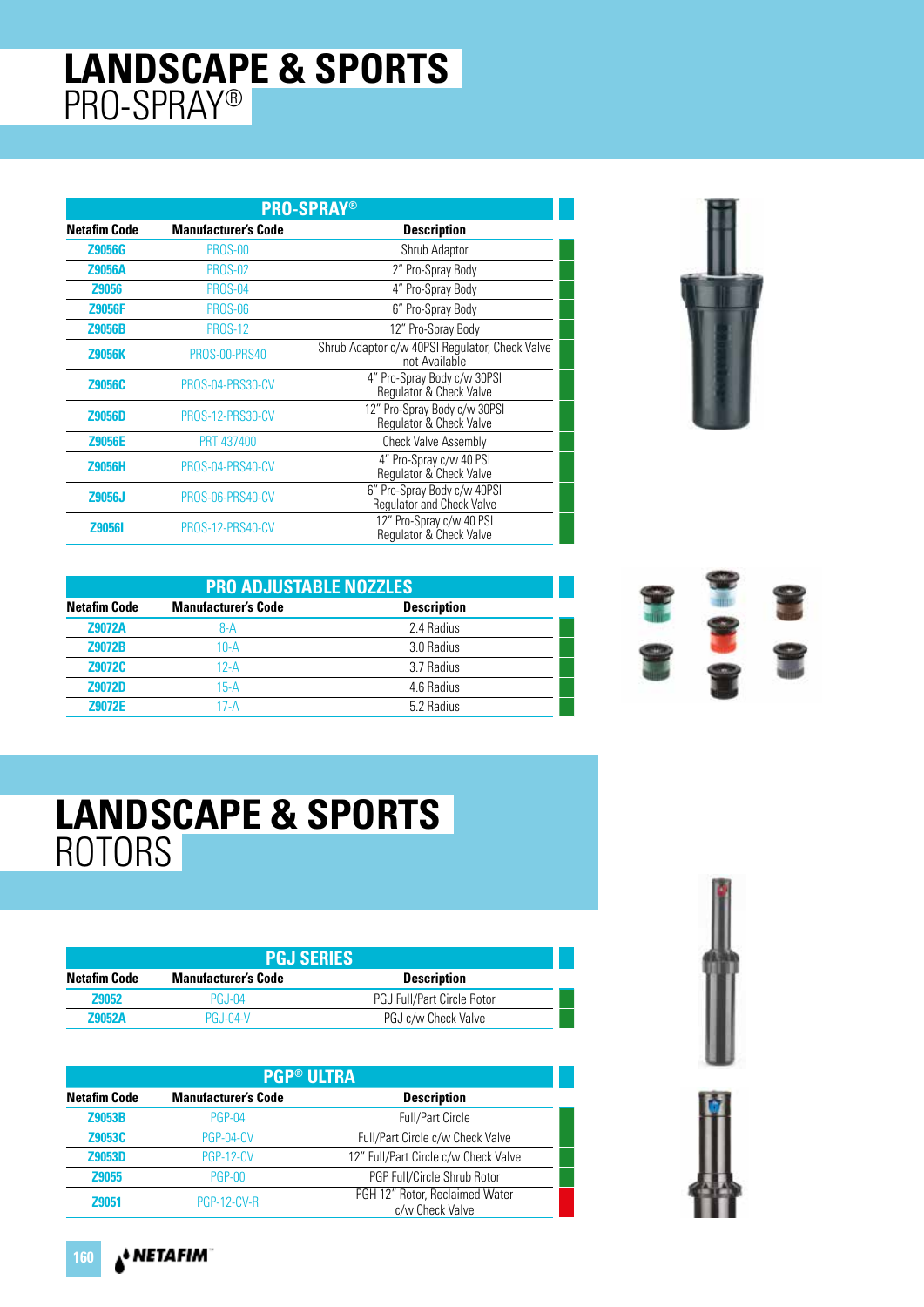### **LANDSCAPE & SPORTS** ROTORS

| <b>Manufacturer's Code</b> | <b>Description</b>                                   |
|----------------------------|------------------------------------------------------|
|                            |                                                      |
| <b>PGP-36-CV</b>           | PGP Full Circle c/w Check Valve                      |
|                            |                                                      |
| <b>Manufacturer's Code</b> | <b>Description</b>                                   |
| $1 - 20 - 04$              | I-20 Full/Part Circle 4" Rotor<br>c/w Check Valve    |
| $1-20-04-SS$               | I-20 Full/Part Circle 4" SS Rotor<br>c/w Check Valve |
| $1-20-06-SS$               | I-20 Full/Part Circle 6" SS Rotor<br>c/w Check Valve |
| $1 - 20 - 12$              | I-20 Full/Part Circle 12" Rotor<br>c/w Check Valve   |
|                            | <b>I-20 SERIES</b>                                   |

| <b>I-25 SERIES</b>                                               |                |                              |  |  |
|------------------------------------------------------------------|----------------|------------------------------|--|--|
| Netafim Code<br><b>Manufacturer's Code</b><br><b>Description</b> |                |                              |  |  |
| <b>Z9043A</b>                                                    | $1-25-04-8$    | I-25 Full/Circle 4" Rotor    |  |  |
| <b>Z9041A</b>                                                    | $1-25-04-SS-B$ | I-25 Full/Circle 4" SS Rotor |  |  |
|                                                                  |                |                              |  |  |

| <b>I-35 SERIES</b>                                                      |                |                              |  |
|-------------------------------------------------------------------------|----------------|------------------------------|--|
| <b>Netafim Code</b><br><b>Manufacturer's Code</b><br><b>Description</b> |                |                              |  |
| <b>Z9044</b>                                                            | $1-35-06-SS-B$ | 1-35 Full/Circle 6" SS Rotor |  |
|                                                                         |                |                              |  |

| <b>1-40 SERIES</b>  |                            |                                                                      |  |
|---------------------|----------------------------|----------------------------------------------------------------------|--|
| <b>Netafim Code</b> | <b>Manufacturer's Code</b> | <b>Description</b>                                                   |  |
| <b>Z9046A</b>       | I-40-04-SS-B               | I-40 Full/Part Circle 4" SS Rotor<br>c/w Check Valve                 |  |
| <b>Z9046B</b>       | I-40-04-SS-ON-B            | I-40 Full Circle 4" SS Rotor c/w Check Valve<br>with Opposing Nozzle |  |
| <b>Z9046C</b>       | I-40-06-SS-ON-B            | I-40 Full Circle 6" SS Rotor c/w Check Valve<br>with Opposing Nozzle |  |
| Z9045C              | I-40-04-SS-HS-B            | I-40 Full/Part Circle 4" SS High Speed Rotor<br>c/w Check Valve      |  |
| <b>Z9045D</b>       | I-40-06-SS-HS-B            | I-40 Full/Part Circle 6" SS High Speed Rotor<br>c/w Check Valve      |  |

| <b>I-90 SERIES</b>                                                      |              |                                                |  |  |
|-------------------------------------------------------------------------|--------------|------------------------------------------------|--|--|
| <b>Manufacturer's Code</b><br><b>Netafim Code</b><br><b>Description</b> |              |                                                |  |  |
| <b>Z9048</b>                                                            | $I-90-36V-B$ | I-90 Full Circle Rotor<br>c/w Check Valve      |  |  |
| <b>Z9049</b>                                                            | $I-90-ADV-B$ | I-90 Full/Part Circle Rotor<br>c/w Check Valve |  |  |

| <b>I-20 NOZZLES</b>                                              |         |                                  |  |
|------------------------------------------------------------------|---------|----------------------------------|--|
| Netafim Code<br><b>Manufacturer's Code</b><br><b>Description</b> |         |                                  |  |
| <b>Z9038A</b>                                                    | 444800  | I-20 Standard & Low Angle Nozzle |  |
| <b>Z9038B</b>                                                    | 466100. | 1-20 Short Radius Nozzle Rack    |  |

| <b>I ROTOR SPARES</b> |                            |                                 |  |
|-----------------------|----------------------------|---------------------------------|--|
| <b>Netafim Code</b>   | <b>Manufacturer's Code</b> | <b>Description</b>              |  |
| Z9071                 | 467955                     | I-90 Turf Cup                   |  |
| <b>Z9072</b>          | 460000                     | I-40 Turf Cup                   |  |
| <b>Z9068A</b>         | 280100                     | Pitot Tube & Gauge              |  |
| <b>Z9048A</b>         | 525000                     | I-90 Body Cap Assembly          |  |
| <b>Z9086A</b>         | 525400                     | I-90 Riser Assembly Full Circle |  |









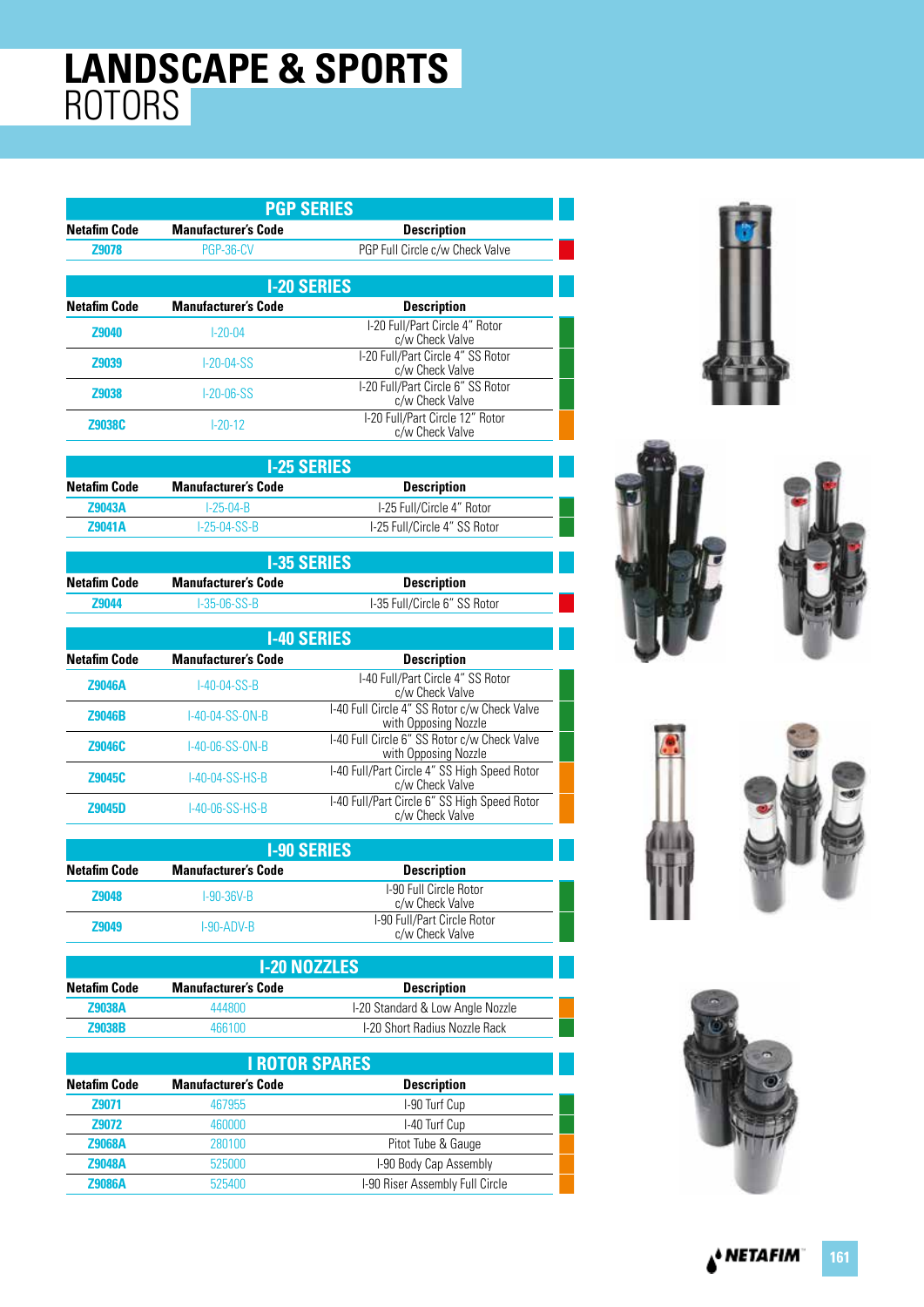### **LANDSCAPE & SPORTS** GOLF ROTORS

| <b>NOZZLE PACKS</b> |                            |                              |
|---------------------|----------------------------|------------------------------|
| <b>Netafim Code</b> | <b>Manufacturer's Code</b> | <b>Description</b>           |
| <b>Z9083</b>        | 463210                     | #15-#28 I-40-ON / G70 / G870 |
| <b>Z9084</b>        | 461532                     | #15-#28 G75 / G875           |
| 79082               | 461204                     | #33-#63 G90 / G95            |

#### **All golf rotors include a standard set of nozzles.**

| <b>B SERIES</b>     |                            |                                                                  |  |
|---------------------|----------------------------|------------------------------------------------------------------|--|
| <b>Netafim Code</b> | <b>Manufacturer's Code</b> | <b>Description</b>                                               |  |
| <b>Z9027D</b>       | G35B6S                     | G35 Full/Part Circle Golf Block Rotor<br>c/w #6 Nozzle Installed |  |
| <b>Z9032</b>        | G70B25S                    | G70 Full Circle Golf Block Rotor<br>c/w #25 Nozzle Installed     |  |
| <b>Z9033</b>        | G75B25S                    | G75 Full/Part Circle Golf Rotor<br>c/w #25 Nozzle Installed      |  |
| <b>Z9028G</b>       | G80B25S                    | <b>G80B Full Circle Block Rotor</b><br>c/w #25 Nozzle Installed  |  |
| <b>79028H</b>       | G85B25S                    | G85B Full/Part Circle Block Rotor<br>c/w #25 Nozzle Installed    |  |

| <b>G800 SERIES</b>  |                            |                                                                         |  |
|---------------------|----------------------------|-------------------------------------------------------------------------|--|
| <b>Netafim Code</b> | <b>Manufacturer's Code</b> | <b>Description</b>                                                      |  |
| <b>Z9028</b>        | G870E23P6S                 | G870 Full Circle Valve in Head Rotor<br>c/w #23 Nozzle Installed        |  |
| <b>Z9029</b>        | G875E23P6S                 | G875 Full/Part Circle Valve in Head Rotor<br>c/w #23 Nozzle Installed   |  |
| <b>Z9029C</b>       | G875D23P6S                 | G875 Full/Circle Decoder in Head Rotor<br>c/w #23 Nozzle Installed      |  |
| <b>Z9029A</b>       | G880E48P8S                 | G880 Full Circle Valve in Head Rotor<br>c/w #23 Nozzle Installed        |  |
| <b>Z9028F</b>       | G885E25P8S                 | G885 Full/Part Circle Valve in Head Rotor<br>c/w #25 Nozzle Installed   |  |
| <b>Z9028E</b>       | G885D25P8S                 | G885 Full/Part Circle Decoder in Head Rotor<br>c/w #25 Nozzle Installed |  |

| <b>ST SYSTEM</b>                                                        |                   |                                                        |  |  |
|-------------------------------------------------------------------------|-------------------|--------------------------------------------------------|--|--|
| <b>Netafim Code</b><br><b>Manufacturer's Code</b><br><b>Description</b> |                   |                                                        |  |  |
| <b>Z9033A</b>                                                           | STG-900-73        | ST900 Full/Circle Synthetic Turf Pop-up Rotor          |  |  |
| <b>Z9033B</b>                                                           | ST-1600-B         | ST1600 Full/Circle Synthetic Turf Pop-up Rotor         |  |  |
| <b>Z9033C</b>                                                           | <b>ST-1600-BR</b> | ST1600 Full/Circle Synthetic Turf Riser Mount<br>Rotor |  |  |
| <b>Z9033D</b>                                                           | <b>ST-3010-VA</b> | ST1600 3" ACME Swing Joint^                            |  |  |
| <b>Z9033E</b>                                                           | 517600            | ST-1600 Drive Assembly Remote Tool                     |  |  |

^ Requires 3" female ACME to 3" male BSP adaptor, Hunter code: 477800 and 3" female BSP to 2" male BSP adaptor









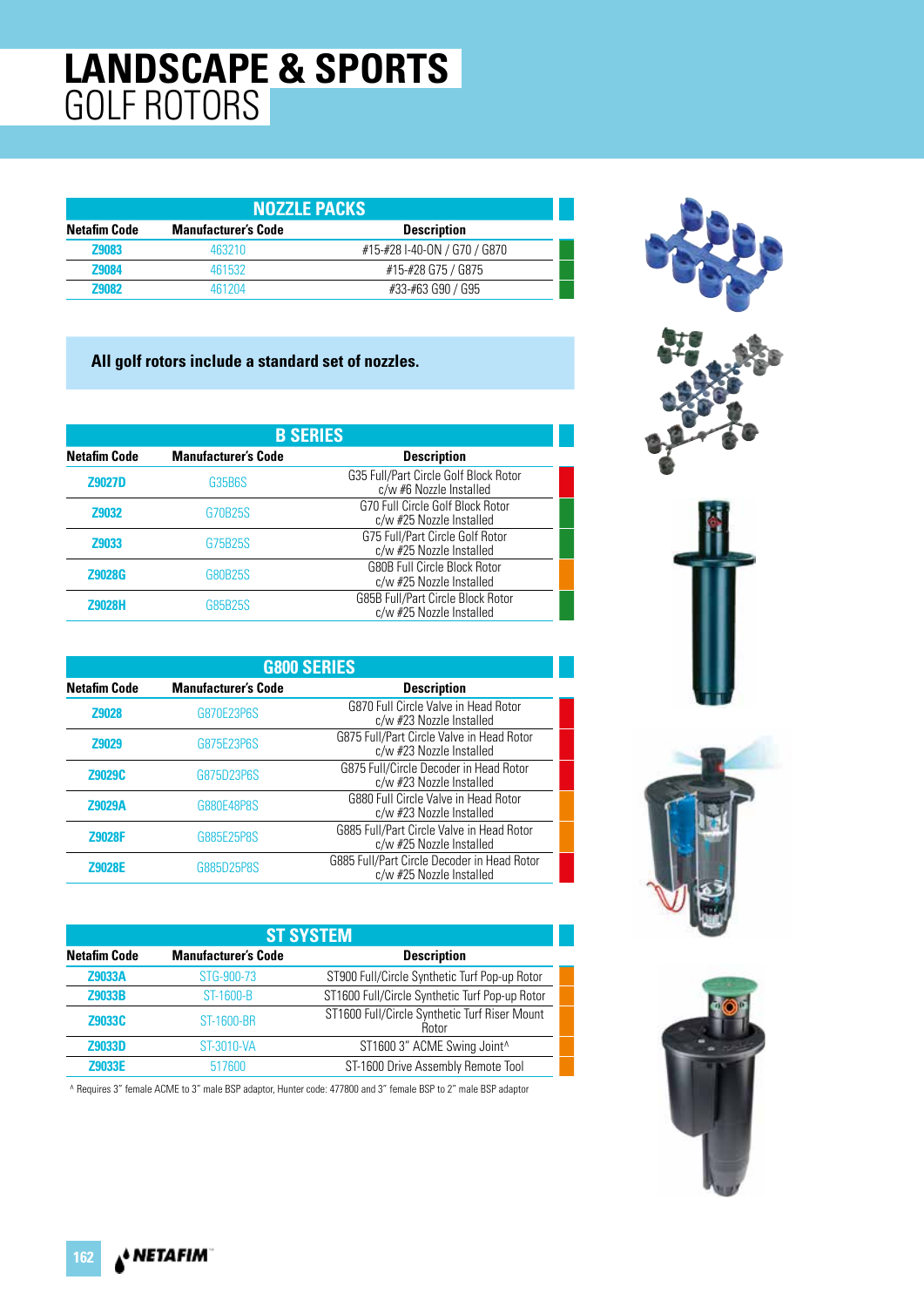### **LANDSCAPE & SPORTS** GOLF ROTORS

| <b>G900 SERIES</b>  |                            |                                                                       |  |
|---------------------|----------------------------|-----------------------------------------------------------------------|--|
| <b>Netafim Code</b> | <b>Manufacturer's Code</b> | <b>Description</b>                                                    |  |
| <b>Z9030</b>        | G990E53P8S                 | G990 Full Circle Valve in Head Rotor<br>c/w #53 Nozzle Installed      |  |
| <b>Z9030D</b>       | G990D53P8S                 | G990 Full Circle Decoder in Head Rotor<br>c/w #53 Nozzle Installed    |  |
| <b>Z9031</b>        | G995E53P8S                 | G995 Full/Part Circle Valve in Head Rotor<br>c/w #53 Nozzle Installed |  |
| <b>Z9030C</b>       | G990C53S                   | G990 Full Circle Checkomatic                                          |  |
| Z9031C              | G995C53S                   | G995 Full/Part Circle Checkomatic                                     |  |



### **LANDSCAPE & SPORTS NOZZLES**

|               | 'HOTŜPOT                   |                    |  |
|---------------|----------------------------|--------------------|--|
| Netafim Code  | <b>Manufacturer's Code</b> | <b>Description</b> |  |
| <b>Z9057C</b> | 160705                     | Hotspot Nozzle     |  |

| <b>G80/G885 NOZZLE PACKS</b> |                            |                    |  |
|------------------------------|----------------------------|--------------------|--|
| <b>Netafim Code</b>          | <b>Manufacturer's Code</b> | <b>Description</b> |  |
| Z9083A                       |                            | #25-#53 G80        |  |
| <b>Z9083B</b>                | 460023                     | #10-#20 G85B       |  |
| <b>Z9084A</b>                | 460024                     | #23-#33 G885       |  |
| <b>Z9083C</b>                | 460025                     | #38-#53 G885       |  |

| <b>NOZZLE PACKS</b>        |                              |  |
|----------------------------|------------------------------|--|
| <b>Manufacturer's Code</b> | <b>Description</b>           |  |
| 463210                     | #15-#28 I-40-ON / G70 / G870 |  |
| 461532                     | #15-#28 G75 / G875           |  |
| 461204                     | #33-#63 G90 / G95            |  |
|                            |                              |  |



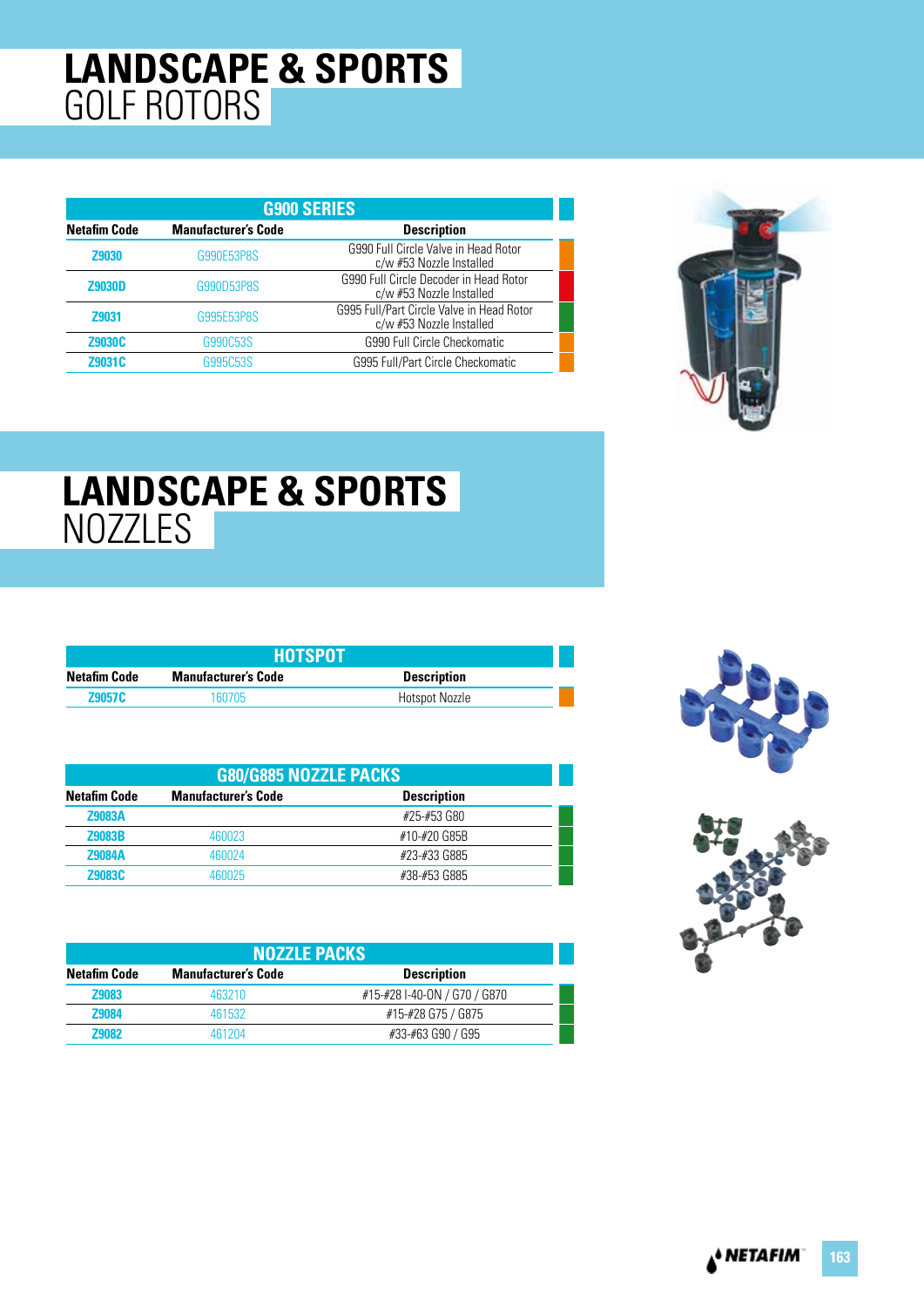### **LANDSCAPE & SPORTS** ACCESSORIES

| <b>GOLF ROTOR TOOLS</b> |                            |                                       |  |
|-------------------------|----------------------------|---------------------------------------|--|
| <b>Netafim Code</b>     | <b>Manufacturer's Code</b> | <b>Description</b>                    |  |
| <b>Z9076</b>            | 53191                      | T-Handle Tool                         |  |
| <b>Z9066</b>            | 52510                      | Snap Ring Removal Tool                |  |
| <b>Z9067A</b>           | 52805                      | G90/G900 Valve Insertion/removal tool |  |
| <b>Z9081</b>            | 461720                     | Hunter Wrench                         |  |
| <b>Z9067</b>            | 604000                     | G800 Valve Insertion Tool             |  |
| <b>Z9068</b>            | 475600                     | Valve Pliers                          |  |
| <b>Z9091A</b>           | 475700                     | Golf Tool Kit                         |  |
| <b>Z9091</b>            | 460302                     | Valve Box Hand Pump                   |  |

| <b>GOLF ROTOR INLET ADAPTORS</b>                                        |        |                                       |  |
|-------------------------------------------------------------------------|--------|---------------------------------------|--|
| <b>Netafim Code</b><br><b>Manufacturer's Code</b><br><b>Description</b> |        |                                       |  |
| <b>Z9069</b>                                                            | 105329 | ACME Male 11/4" x 1" Female BSP       |  |
| <b>Z9070</b>                                                            | 475100 | ACME Male 11/2" x 11/2" Female<br>BSP |  |
| <b>Z9070A</b>                                                           | 475300 | 11/2" ACME x 11/4" Female BSP         |  |
| <b>79070B</b>                                                           | 475500 | 11/2" ACME x 1" Female BSP            |  |

| <b>GOLF ROTOR SPARES</b> |                            |                                          |  |
|--------------------------|----------------------------|------------------------------------------|--|
| <b>Netafim Code</b>      | <b>Manufacturer's Code</b> | <b>Description</b>                       |  |
| Z9073                    | G90-HS-100                 | G90 / G900 Hose Adaptor                  |  |
| Z9074                    | G800-HS-100                | G800 Hose Adaptor                        |  |
| Z9087                    | 474211                     | G75 Riser Assembly                       |  |
| Z9085                    | 563400                     | G870E/G875E Bottom Valve<br>Assembly     |  |
| <b>Z9088</b>             | 475571                     | G875 Part Circle Riser Assembly          |  |
| <b>Z9030A</b>            | 473800                     | G900E Rubber Cover Kit                   |  |
| Z9089                    | 643200                     | G900/G99E Bottom Valve                   |  |
| <b>Z9031A</b>            | 473900                     | G995 Rubber Cover Kit                    |  |
| <b>Z9086</b>             | 463004                     | G95 / G995 Part Circle Riser<br>Assembly |  |
| <b>Z9030B</b>            | 463002                     | G990 Full Circle Riser Assembly          |  |
| Z9075                    | 171700                     | G90 Seal Block                           |  |
| Z9075A                   | 171895                     | G90 Bumper Seal                          |  |
| Z9075B                   | 46000                      | G90 Face Seal                            |  |
| Z9075C                   | 171600                     | G90 O-Ring Seal                          |  |
| Z9075D                   | 171900                     | G90 Spring Retraction                    |  |
| Z9032A                   | 474210                     | G70B Riser Assembly                      |  |
| Z9032B                   | 348900                     | <b>G70B Riser Seal</b>                   |  |
| Z9032C                   | 403400                     | <b>G70B Snap Ring Assembly</b>           |  |
| <b>Z9029E</b>            | 610100                     | G875 Upper Snap Ring Assembly            |  |
| <b>Z9029F</b>            | 402720                     | G875 Rubber Logo Cap                     |  |
| <b>Z9029G</b>            | 450500                     | G875 Riser Seal                          |  |
| Z9028A                   | 450100                     | G880 Snap Ring Assembly                  |  |
| Z9028B                   | 460009                     | <b>G880 Riser Assembly</b>               |  |
| Z9028C                   | 453800                     | G880 Rubber Logo Cap                     |  |
| <b>Z9028D</b>            | 549400                     | G880 O Ring Seal                         |  |
| Z9031F                   | 52830                      | <b>G900E Snap Ring Assembly</b>          |  |
| Z9031H                   | 461537                     | G900E Solenoid Kit                       |  |
| Z90311                   | 461540                     | <b>G800E Pilot Valve Kit</b>             |  |
| Z9031E                   | 378105                     | G800E/G900E Rubber Logo Cap              |  |
| Z9031B                   | 430700                     | G995E Snap Ring Assembly                 |  |



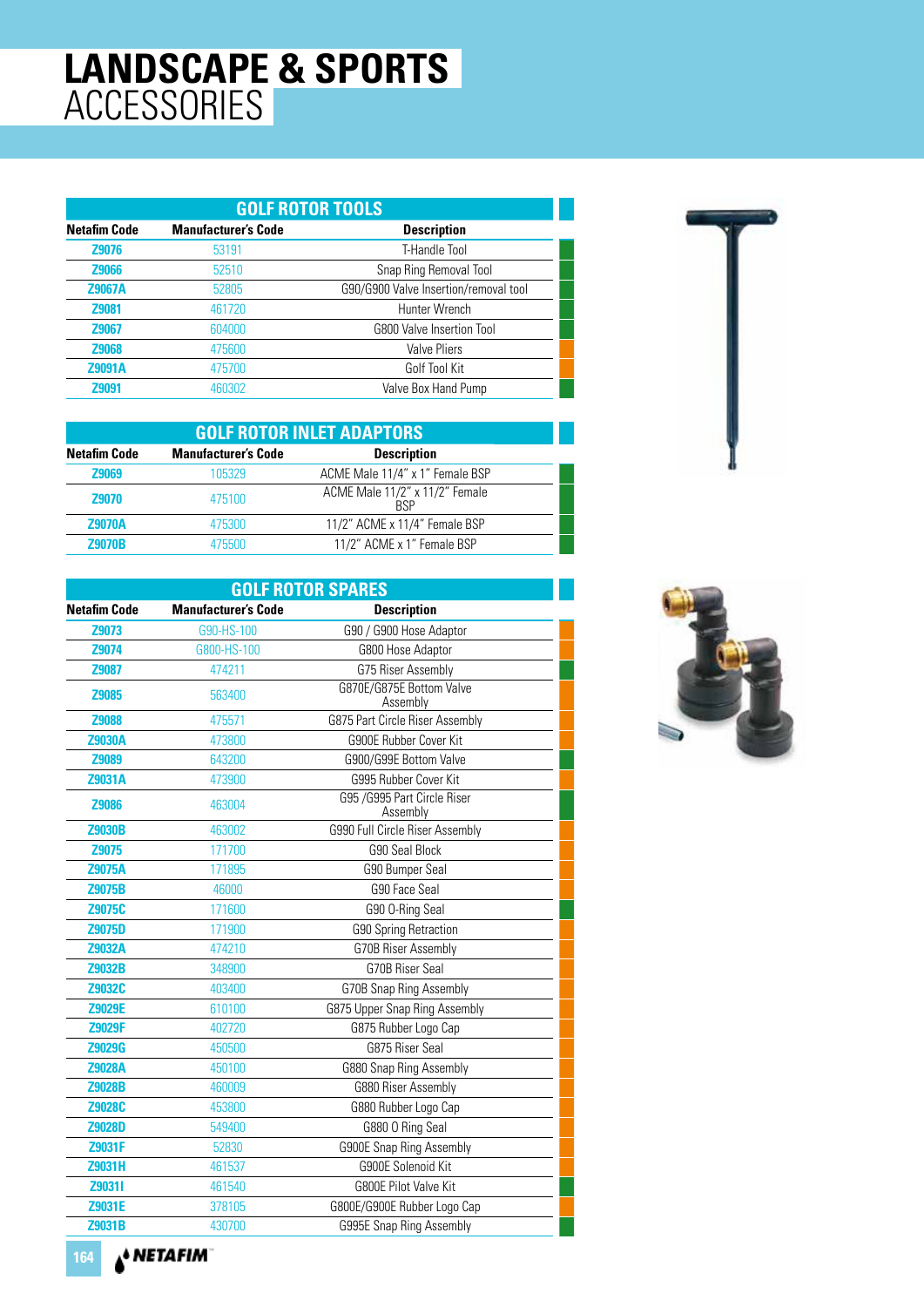### **LANDSCAPE & SPORTS** CONTROLLERS

| <b>ECO LOGIC</b> |                            |                        |  |
|------------------|----------------------------|------------------------|--|
| Netafim Code     | <b>Manufacturer's Code</b> | <b>Description</b>     |  |
| <b>Z9025B</b>    | $FI C-401i-F$              | Indoor Mount 4 Station |  |
| <b>Z9025C</b>    | $FIC-FO1i-F$               | Indoor Mount 6 Station |  |

| <b>XC HYBRID</b>    |                            |                                     |  |
|---------------------|----------------------------|-------------------------------------|--|
| <b>Netafim Code</b> | <b>Manufacturer's Code</b> | <b>Description</b>                  |  |
| <b>Z9027C</b>       | XCH-400                    | <b>Hybrid Controller 4 Station</b>  |  |
| <b>Z9027F</b>       | $XCH-600$                  | <b>Hybrid Controller 6 Station</b>  |  |
| <b>Z9027E</b>       | XCH-1000                   | Hybrid Controller 10 Station        |  |
| <b>79027B</b>       | XCH-1200                   | <b>Hybrid Controller 12 Station</b> |  |

| <b>X-CORE INDOOR</b> |                            |                    |  |
|----------------------|----------------------------|--------------------|--|
| <b>Netafim Code</b>  | <b>Manufacturer's Code</b> | <b>Description</b> |  |
| <b>Z9026C</b>        | $XC-401i-E$                | 4 Station          |  |
| <b>Z9026D</b>        | $XC-601i-E$                | 6 Station          |  |
| <b>79026F</b>        | $XC-801i-F$                | 8 Station          |  |

| <b>X-CORE OUTDOOR</b> |                            |                    |  |
|-----------------------|----------------------------|--------------------|--|
| <b>Netafim Code</b>   | <b>Manufacturer's Code</b> | <b>Description</b> |  |
| <b>Z9025A</b>         | $XC-401-E$                 | 4 Station          |  |
| <b>Z9026A</b>         | $XC-601-E$                 | 6 Station          |  |
| <b>Z9026B</b>         | $XC-801-F$                 | 8 Station          |  |

| <b>PCC</b>          |                            |                    |
|---------------------|----------------------------|--------------------|
| <b>Netafim Code</b> | <b>Manufacturer's Code</b> | <b>Description</b> |
| <b>Z9020A</b>       | <b>PCC-901-F</b>           | 9 Station          |
| <b>Z9020D</b>       | <b>PCC-601-F</b>           | 6 Station          |
| <b>Z9020B</b>       | PCC-1201-F                 | 12 Station         |

| <b>PRO-C</b>        |                            |                                             |
|---------------------|----------------------------|---------------------------------------------|
| <b>Netafim Code</b> | <b>Manufacturer's Code</b> | <b>Description</b>                          |
| <b>Z9021</b>        | <b>PCM-300</b>             | Pro-C 3 Station Module                      |
| <b>Z9020C</b>       | <b>PC-401E</b>             | <b>Pro-C 4 Station Controller</b>           |
| <b>Z9019A</b>       | <b>PCC-601E</b>            | <b>Pro-C 6 Station Controller</b>           |
| <b>Z9022</b>        | <b>PCM-900</b>             | <b>Pro-C 9 Station Module</b>               |
| 79022A              | 545800                     | Pro-C & PCC Replacement Outdoor Transformer |

| <b>ICC</b>          |                            |                                         |
|---------------------|----------------------------|-----------------------------------------|
| <b>Netafim Code</b> | <b>Manufacturer's Code</b> | <b>Description</b>                      |
| Z9015               | <b>ICC-800-M</b>           | <b>ICC 8 Station Controller - Metal</b> |
| <b>Z9015A</b>       | <b>ICC-800-PP</b>          | <b>ICC Metal Cabinet Pedestal</b>       |
| <b>Z9018A</b>       | 429800                     | <b>ICC Power Module</b>                 |
| <b>Z9017</b>        | <b>ICM400</b>              | ICC 4 Station Module                    |
| 79018               | ICM800                     | <b>ICC 8 Station Module</b>             |









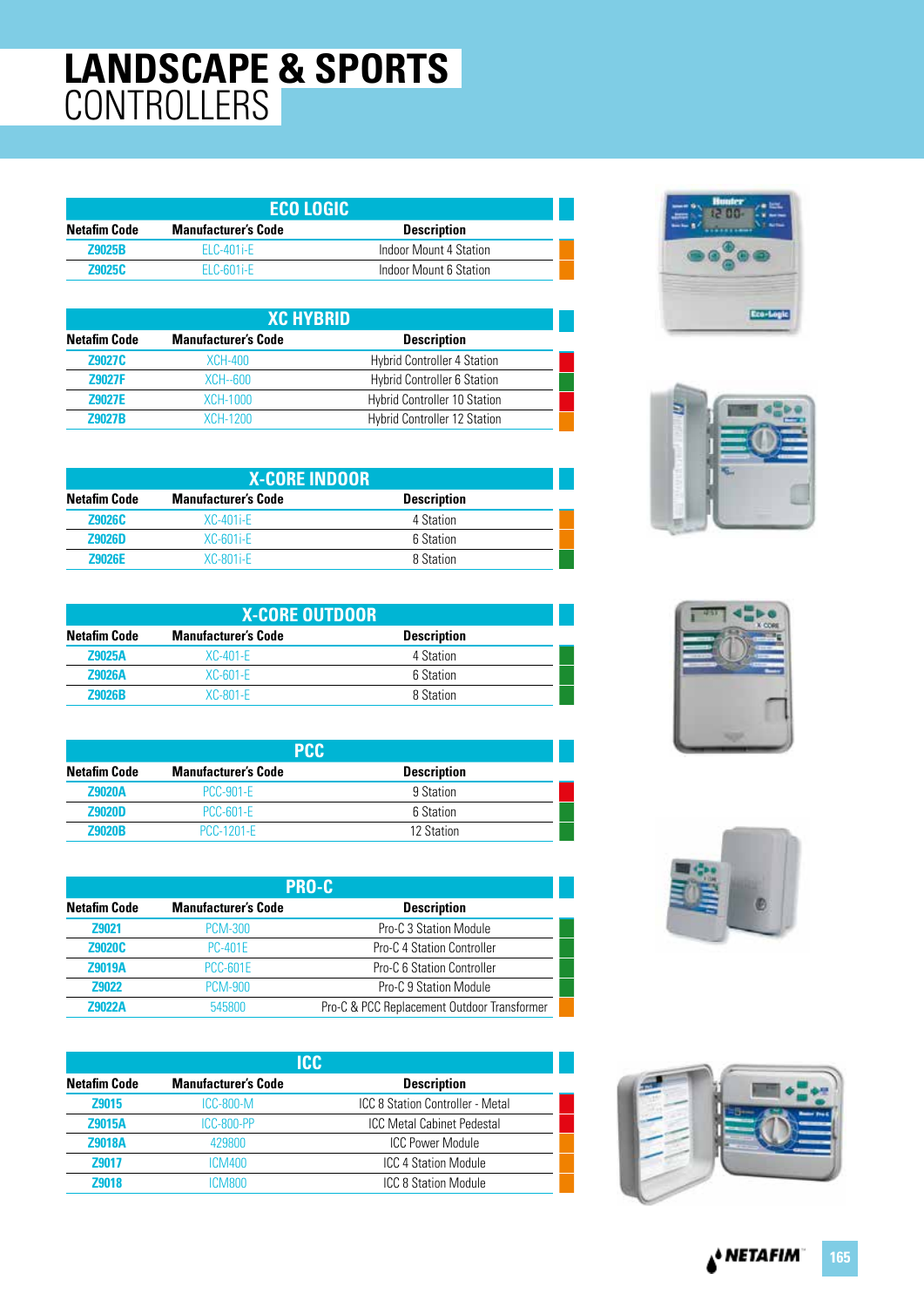### **LANDSCAPE & SPORTS** CONTROLLERS

| <b>I-CORE SERIES</b> |                            |                                      |  |
|----------------------|----------------------------|--------------------------------------|--|
| Netafim Code         | <b>Manufacturer's Code</b> | <b>Description</b>                   |  |
| <b>Z9097</b>         | $IC-601-PI$                | 6 Station Controller Plastic Cabinet |  |
| <b>Z9096</b>         | $IC-600-M$                 | 6 Station Controller Metal Cabinet   |  |
| 79098                | ICM-600                    | 6 Station Plug in Module             |  |



| DUAL                |                            |                                  |  |
|---------------------|----------------------------|----------------------------------|--|
| <b>Netafim Code</b> | <b>Manufacturer's Code</b> | <b>Description</b>               |  |
| <b>Z9092</b>        | DUAL48M                    | 48 Station Decoder Module        |  |
| <b>Z9093</b>        | DUAL-1                     | 1 Station Decoder                |  |
| <b>Z9094</b>        | DUAL-2                     | 2 Station Decoder                |  |
| 79095               | <b>DUAL-S</b>              | <b>Surge Suppression Decoder</b> |  |

| <b>ACC CONTROLLERS</b> |                            |                                               |
|------------------------|----------------------------|-----------------------------------------------|
| <b>Netafim Code</b>    | <b>Manufacturer's Code</b> | <b>Description</b>                            |
| <b>Z9000</b>           | ACC-99D                    | <b>ACC 99 Station Decoder Controller</b>      |
| <b>Z9000B</b>          | <b>ACC-1200</b>            | <b>ACC 12 Station Controller</b>              |
| <b>Z9000A</b>          | ACM-600                    | ACC 6 Station Expansion Module                |
| <b>Z9000C</b>          | <b>ADM-99</b>              | <b>ACC Decoder Output Module</b>              |
| <b>Z9000D</b>          | 587000                     | <b>ACC Decoder Transformer</b><br>Replacement |
| <b>Z9000E</b>          | 572000                     | <b>ACC Master Module</b>                      |

| <b>ACC DECODERS</b> |                            |                             |  |
|---------------------|----------------------------|-----------------------------|--|
| <b>Netafim Code</b> | <b>Manufacturer's Code</b> | <b>Description</b>          |  |
| Z9010               | <b>ICD-100</b>             | 1 Station Decoder           |  |
| <b>Z9011</b>        | $ICD-200$                  | 2 Station Decoder           |  |
| Z9012               | <b>ICD-400</b>             | 4 Station Decoder           |  |
| Z9013               | $ICD-600$                  | 6 Station Decoder           |  |
| Z9014               | <b>ICD-SEN</b>             | ACC Sensor Decoder          |  |
| <b>Z9010A</b>       | ICD-HP                     | Handheld Decoder Programmer |  |

| <b>NODE</b>                |                                                       |  |  |  |
|----------------------------|-------------------------------------------------------|--|--|--|
| <b>Manufacturer's Code</b> | <b>Description</b>                                    |  |  |  |
| NODE-100                   | NODE 1 Station Controller inc DC<br>Latching Solenoid |  |  |  |
| $N$ ODF-400                | <b>NODE 4 Station Controller</b>                      |  |  |  |
|                            |                                                       |  |  |  |

| <b>WIRELESS VALVE SYSTEM</b> |                            |                                      |  |
|------------------------------|----------------------------|--------------------------------------|--|
| <b>Netafim Code</b>          | <b>Manufacturer's Code</b> | <b>Description</b>                   |  |
| <b>Z9024A</b>                | <b>WVP</b>                 | Wireless Valve Programmer            |  |
| <b>Z9024B</b>                | <b>WVC-100</b>             | <b>Wireless Controller 1 Station</b> |  |
| <b>Z9024C</b>                | <b>WVC-200</b>             | Wireless Controller 2 Station        |  |
| <b>79024D</b>                | <b>WVC-400</b>             | Wireless Controller 4 Station        |  |









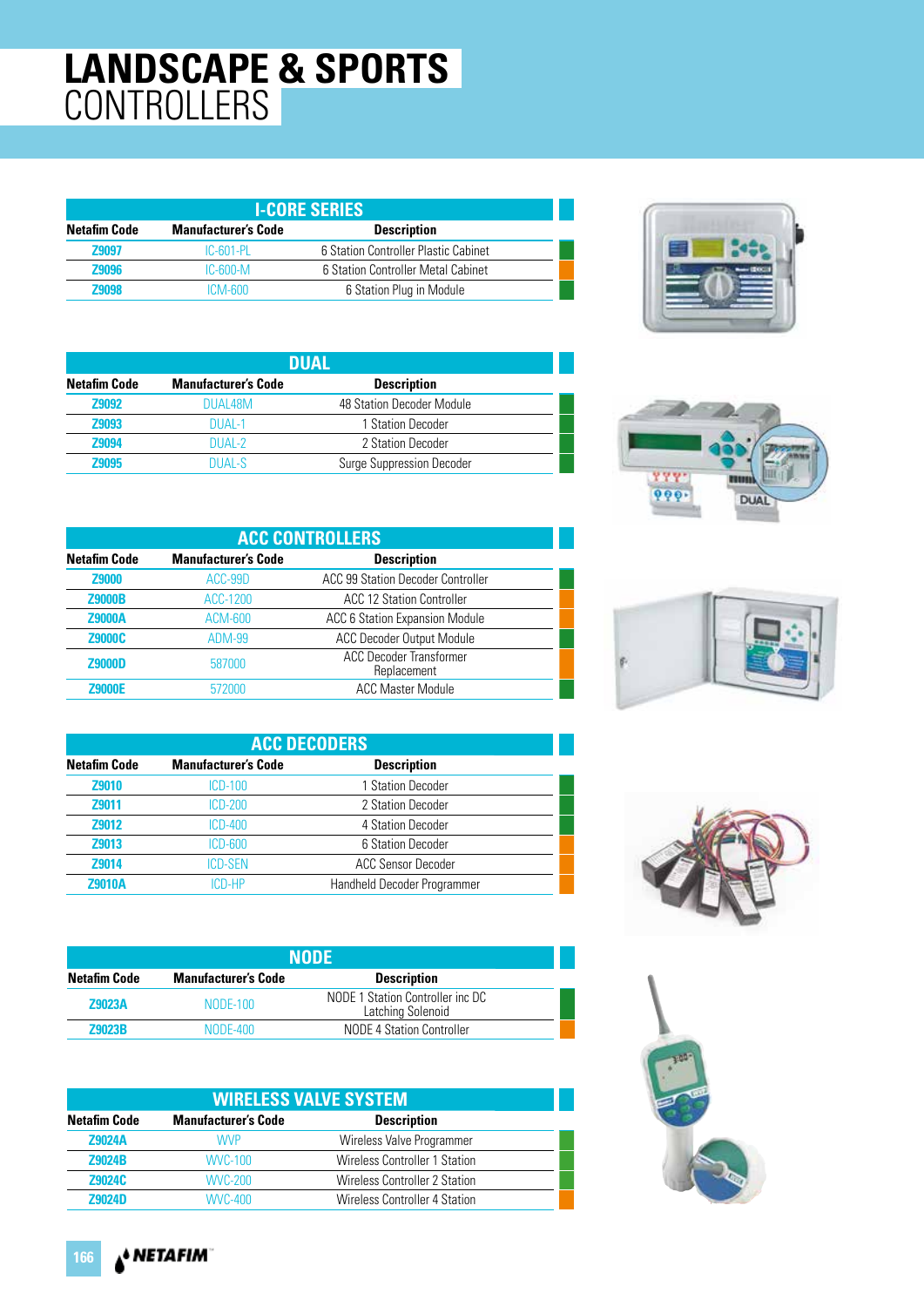### **LANDSCAPE & SPORTS** CONTROLLERS

| <b>ROAM REMOTE</b>  |                            |                              |  |
|---------------------|----------------------------|------------------------------|--|
| <b>Netafim Code</b> | <b>Manufacturer's Code</b> | <b>Description</b>           |  |
| <b>Z9005A</b>       | ROAM-KIT                   | Controller Kit Complete      |  |
| <b>Z9005B</b>       | ROAM-R                     | Receiver                     |  |
| <b>Z9005C</b>       | ROAM-TR                    | Transmitter                  |  |
| <b>79005D</b>       | ROAM-SCWH                  | Smartport 25' Wiring Harness |  |

| <b>REMOTE CONTROL</b> |                            |                                             |
|-----------------------|----------------------------|---------------------------------------------|
| <b>Netafim Code</b>   | <b>Manufacturer's Code</b> | <b>Description</b>                          |
| <b>Z9001</b>          | ACC-COM-HWR                | <b>ACC Hardwire Communication</b><br>Module |
| <b>Z9090</b>          | 619300                     | ACC Remote Module Ribbon                    |
| <b>Z9090A</b>         | AIM-BNC                    | Antenna Isolation Module                    |
| <b>Z9090B</b>         | <b>D200-UHF</b>            | <b>Remote Control Modem UHF</b>             |
| <b>Z9090D</b>         | IC-F44GTC                  | <b>Remote Control Handset</b>               |
| <b>Z9090E</b>         | <b>UHF-DIPOLE</b>          | UHF Folded Dipole Antenna                   |
| <b>Z9099A</b>         | ANT-CAB5                   | Antenna Cable c/w Connectors 5m<br>length   |
| <b>Z9099B</b>         | ANT-CAB10                  | Antenna Cable c/w Connectors 10m<br>length  |
| Z9099C                | ANT-CAB15                  | Antenna Cable c/w Connectors 15m<br>length  |
| <b>Z9099D</b>         | ANT-CAB20                  | Antenna Cable c/w Connectors 20m<br>length  |

### **LANDSCAPE & SPORTS** PC CENTRAL CONTROL

| <b>PC CENTRAL CONTROL</b> |                            |                                                                                               |  |
|---------------------------|----------------------------|-----------------------------------------------------------------------------------------------|--|
| <b>Netafim Code</b>       | <b>Manufacturer's Code</b> | <b>Description</b>                                                                            |  |
| <b>Z9001</b>              | ACC-COM-HWR                | <b>ACC Hardwire Communication</b><br>Module                                                   |  |
| <b>Z9002</b>              | ACC-HWIM                   | ACC Hardwire Interface Module                                                                 |  |
| <b>Z9004</b>              | <b>SURVEYORCD</b>          | Surveyor Software                                                                             |  |
| <b>Z9003</b>              | IMMS4-CD                   | <b>IMMS Software</b>                                                                          |  |
| <b>Z9003E</b>             | <b>IMMS-ET-CD</b>          | <b>IMMS ET Add-on</b>                                                                         |  |
| Z9019                     | <b>IMMS-CCC-E</b>          | <b>IMMS PC Interface Unit</b>                                                                 |  |
| Z9099                     | <b>GCBL-100</b>            | Two Pair Shielded Communication<br>Cable 30m Pack                                             |  |
| <b>Z9001B</b>             | ACC-COM-GPRS-E             | <b>ACC GPRS Communication Module</b><br>with Data Service Package,<br><b>Call for Details</b> |  |

A<sup>&</sup> NETAFIM **167**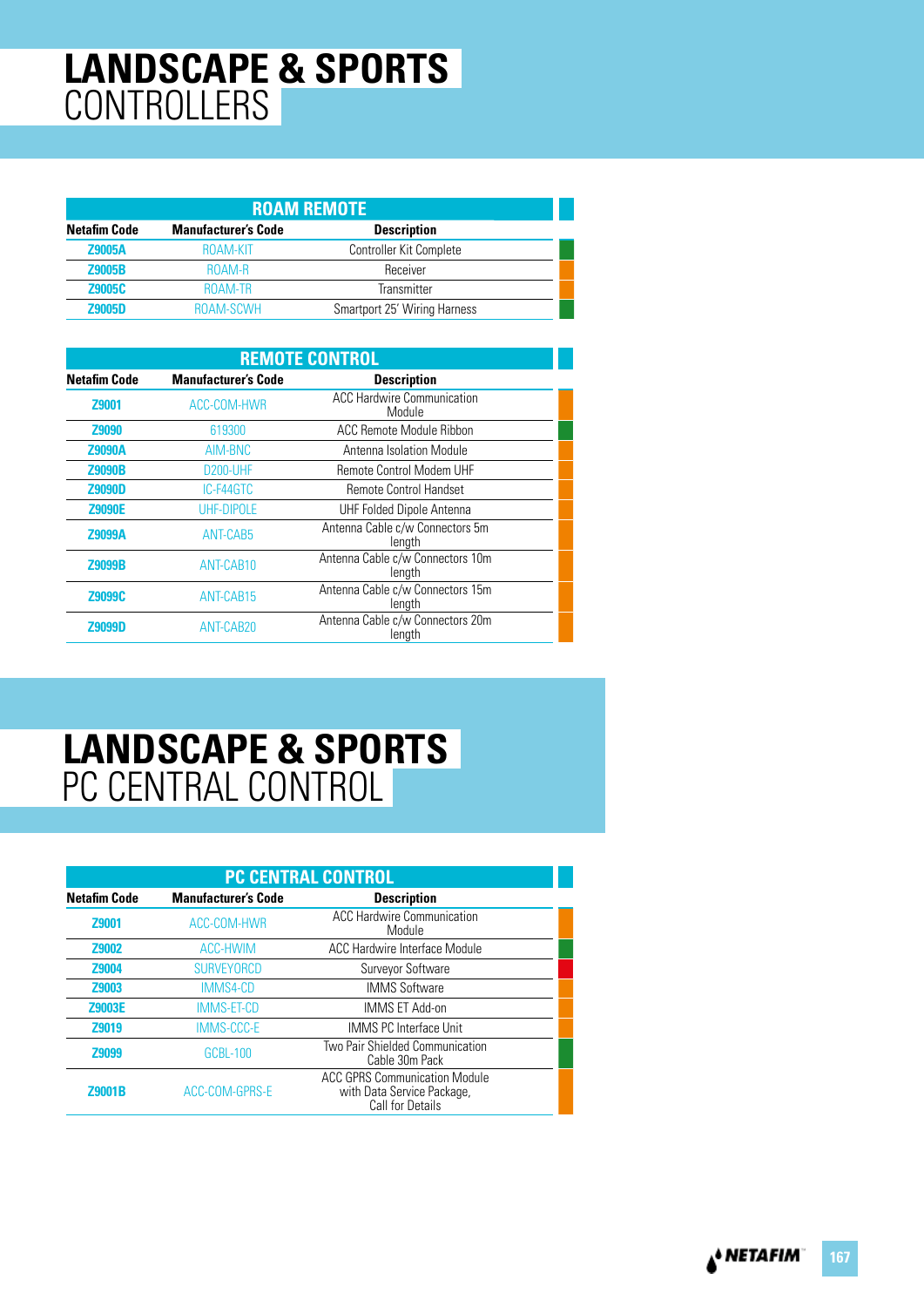### **LANDSCAPE & SPORTS** SENSORS

| <b>SOLAR SYNC</b>   |                            |                                                                                     |  |
|---------------------|----------------------------|-------------------------------------------------------------------------------------|--|
| <b>Netafim Code</b> | <b>Manufacturer's Code</b> | <b>Description</b>                                                                  |  |
| <b>Z9008A</b>       | <b>SOLARSYNC</b>           | Solar Sync Kit For Pro-C & ICC                                                      |  |
| <b>Z9008B</b>       | WSS                        | Wireless Solar Sync Kit for Pro-C, ICC & I-Core<br>Controllers                      |  |
| <b>Z9008C</b>       | <b>SOLARSYNCSEN</b>        | Solar Sync kit for ACC, I-Core, New Pro-C, New<br>PCC & X-Core Controllers          |  |
| <b>79008D</b>       | <b>WSS-SEN</b>             | Wireless Solar Sync kit for ACC, I-Core, New<br>Pro-C, New PCC & X-Core Controllers |  |

| <b>ET SENSORS</b>   |                            |                                     |  |
|---------------------|----------------------------|-------------------------------------|--|
| <b>Netafim Code</b> | <b>Manufacturer's Code</b> | <b>Description</b>                  |  |
| <b>Z9005</b>        | <b>FTSYSTEM</b>            | ET System (no Wind) For Pro-C & ICC |  |
| <b>Z9006</b>        | <b>FT-WIND</b>             | Wind Speed Module for ET System     |  |
| <b>Z9006A</b>       | <b>FT-SENSOR</b>           | ET Sensor Only For ACC & IMMS       |  |

| <b>MINI-CLICK®</b>                                               |            |                       |  |
|------------------------------------------------------------------|------------|-----------------------|--|
| Netafim Code<br><b>Manufacturer's Code</b><br><b>Description</b> |            |                       |  |
| <b>79007</b>                                                     | MINI-CI IK | Mini-Clik® Rain-Click |  |

| <b>RAIN-CLICK™</b>  |                            |                     |  |
|---------------------|----------------------------|---------------------|--|
| <b>Netafim Code</b> | <b>Manufacturer's Code</b> | <b>Description</b>  |  |
| <b>Z9007A</b>       | WR-CLIK                    | Wireless Rain-Clik™ |  |

| <b>MINI WEATHER STATION</b>             |                            |                    |  |
|-----------------------------------------|----------------------------|--------------------|--|
| Netafim Code                            | <b>Manufacturer's Code</b> | <b>Description</b> |  |
| 79008<br>Mini Weather Station<br>MWS-FR |                            |                    |  |

|              | <b>FREEZE-CLICK®</b>       |                    |
|--------------|----------------------------|--------------------|
| Netafim Code | <b>Manufacturer's Code</b> | <b>Description</b> |
| 79NN9        | FRFF7F-CLIK                | Freeze-Clik®       |

| <b>FLOW-SYNC™</b>   |                            |                    |  |
|---------------------|----------------------------|--------------------|--|
| <b>Netafim Code</b> | <b>Manufacturer's Code</b> | <b>Description</b> |  |
| <b>79009H</b>       | FLOW-SYNC                  | Flow-Sync™         |  |

| <b>FLOW-CLICK™</b>  |                            |                         |  |
|---------------------|----------------------------|-------------------------|--|
| <b>Netafim Code</b> | <b>Manufacturer's Code</b> | <b>Description</b>      |  |
| <b>Z9009A</b>       | <b>FLOW-CLIK</b>           | Flow-Clik™              |  |
| Z9009C              | <b>FCT-100</b>             | Flow Sensor Body 1"     |  |
| <b>Z9009D</b>       | <b>FCT-150</b>             | Flow Sensor Body 1 1/2" |  |
| <b>Z9009E</b>       | <b>FCT-200</b>             | Flow Sensor Body 2"     |  |
| <b>Z9009F</b>       | <b>FCT-300</b>             | Flow Sensor Body 3"     |  |
| Z9009G              | <b>FCT-400</b>             | Flow Sensor Body 4"     |  |

| I SOIL-CLICK™ '                                                         |                |                             |  |
|-------------------------------------------------------------------------|----------------|-----------------------------|--|
| <b>Manufacturer's Code</b><br><b>Description</b><br><b>Netafim Code</b> |                |                             |  |
| <b>Z9007B</b>                                                           | SOILCLIK       | $S$ oil-Click <sup>TM</sup> |  |
| <b>Z9007C</b>                                                           | <b>SCMOD</b>   | Replacement Module          |  |
| <b>Z9007D</b>                                                           | <b>SCPROBE</b> | Replacement Probe           |  |













### A<sup>&</sup> NETAFIM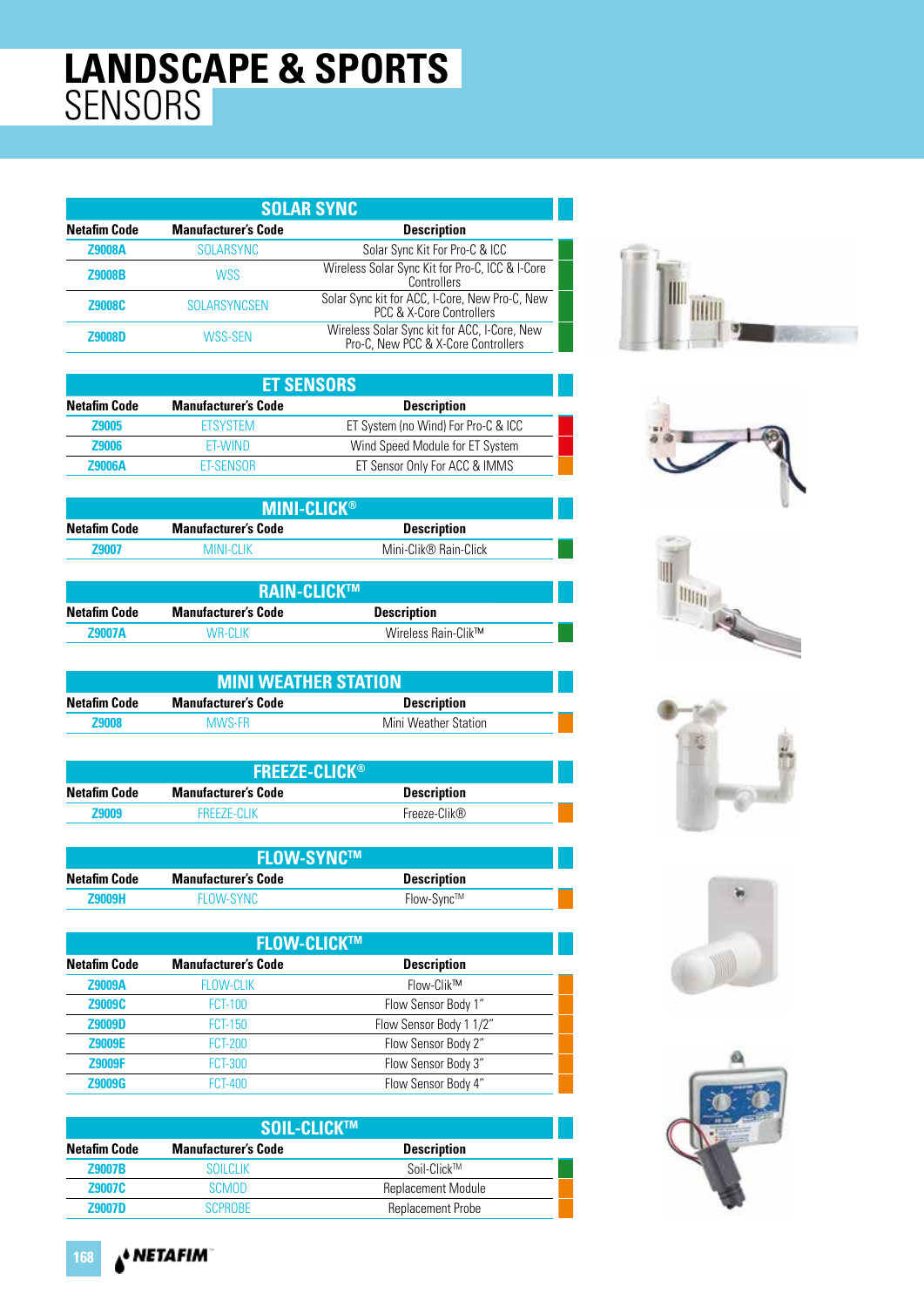### **LANDSCAPE & SPORTS** VALVES

| <b>PGV SERIES</b>   |                            |                                    |  |
|---------------------|----------------------------|------------------------------------|--|
| <b>Netafim Code</b> | <b>Manufacturer's Code</b> | <b>Description</b>                 |  |
| <b>Z9062</b>        | <b>PGV-101G-B</b>          | 1" PGV Valve 24VAC                 |  |
| <b>Z9062A</b>       | <b>PGV-100G-B</b>          | 1" PGV Valve No FC 24VAC           |  |
| Z9063               | PGV-101JTG-B               | 1" PGV Jartop Valve 24VAC          |  |
| <b>Z9061</b>        | <b>PGV-151-B</b>           | 1 1/2" PGV Valve 24VAC             |  |
| <b>Z9061A</b>       | <b>PGV-201-B</b>           | 2" PGV Valve 24VAC                 |  |
| <b>Z9063A</b>       | 414100                     | PGV-151 Diaphragm Assembly         |  |
| <b>Z9063B</b>       | 332100                     | PGV100G/101G Diaphragm<br>Assembly |  |



| <b>ICV SERIES</b>   |                            |                                     |  |
|---------------------|----------------------------|-------------------------------------|--|
| <b>Netafim Code</b> | <b>Manufacturer's Code</b> | <b>Description</b>                  |  |
| Z9059               | <b>ICV-101G-B</b>          | 1" ICV Valve 24VAC                  |  |
| <b>Z9060</b>        | <b>ICV-151G-B</b>          | 1 1/2" ICV Valve 24VAC              |  |
| <b>Z9060A</b>       | ICV-201G-B                 | 2" ICV Valve 24VAC                  |  |
| <b>Z9060B</b>       | ICV-201G-B-FS              | 2" ICV Valve Filter Sentry 24VAC    |  |
| <b>Z9060C</b>       | <b>ICV-301-B</b>           | 3" ICV Valve Filter Sentry 24VAC    |  |
| <b>Z9060E</b>       | 387800                     | ICV 101G Diaphragm Assembly         |  |
| Z9060D              | 374500                     | ICV 151G/201G Diaphragm<br>Assembly |  |



# **LANDSCAPE & SPORTS** VALVE ACCESSORIES

| <b>VALVES ACCESSORIES</b> |                            |                                             |  |
|---------------------------|----------------------------|---------------------------------------------|--|
| <b>Netafim Code</b>       | <b>Manufacturer's Code</b> | <b>Description</b>                          |  |
| <b>Z9064</b>              | 458200                     | DC Solenoid                                 |  |
| <b>Z9064A</b>             | 606800                     | AC Solenoid Assembly<br>(V-I-H Compatible)  |  |
| <b>Z9065</b>              | ACCU-SYNC-ADJ              | Accu-Sync™ Adjustable Pressure<br>Regulator |  |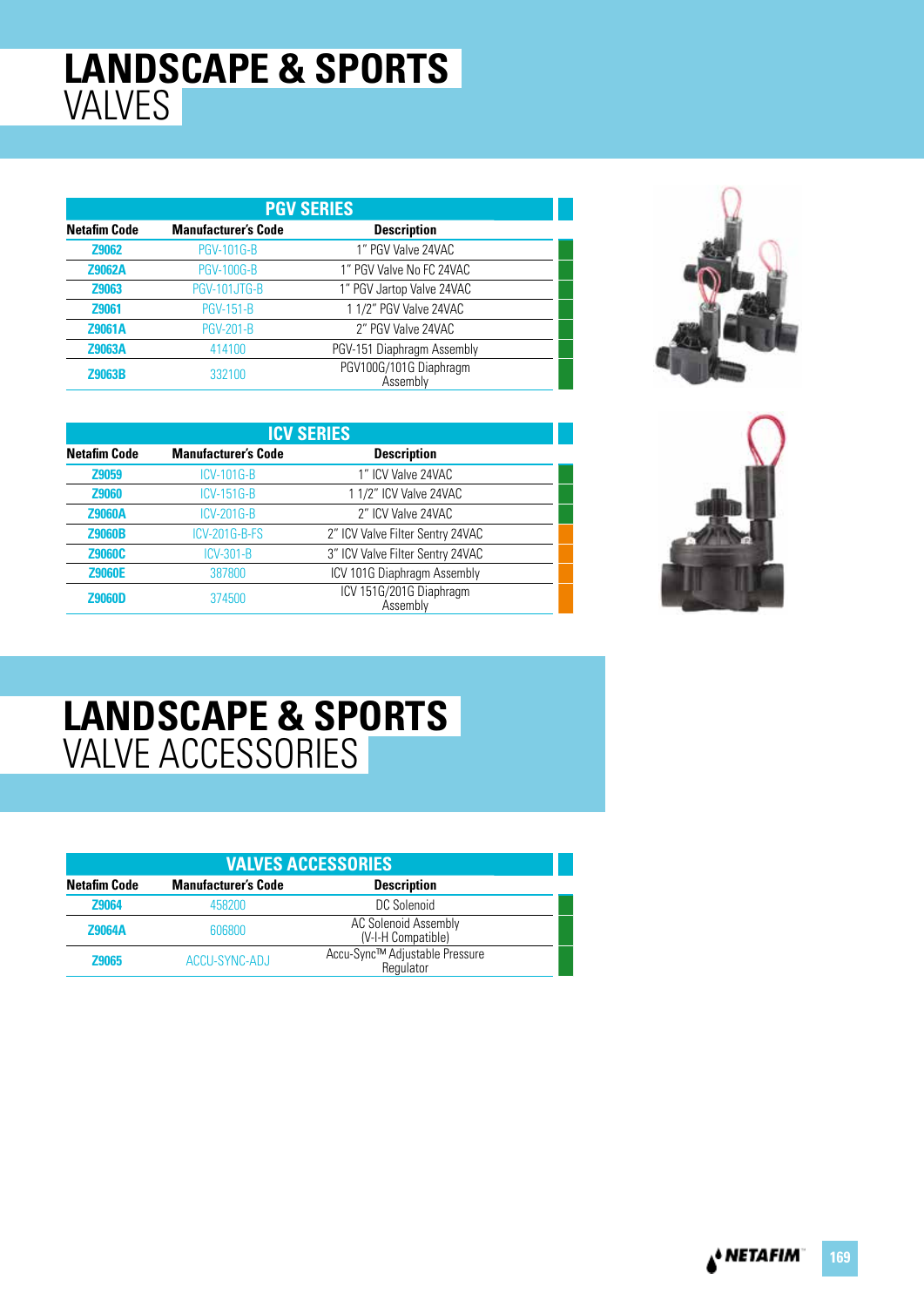### **LANDSCAPE & SPORTS** VALVES

| <b>QUICK COUPLING VALVE</b> |                            |                              |  |
|-----------------------------|----------------------------|------------------------------|--|
| <b>Netafim Code</b>         | <b>Manufacturer's Code</b> | <b>Description</b>           |  |
| <b>Z9074A</b>               | HO-5RC-BSP                 | 1" Inlet x 1" Coupling Valve |  |
| <b>Z9074B</b>               | <b>HK-55</b>               | Coupling Key                 |  |
| <b>Z9074C</b>               | $HS-2B$                    | Hose Swivel                  |  |

| <b>BERMAD VALVE FOR ST SYSTEM</b> |                            |                                                                             |  |
|-----------------------------------|----------------------------|-----------------------------------------------------------------------------|--|
| <b>Netafim Code</b>               | <b>Manufacturer's Code</b> | <b>Description</b>                                                          |  |
| <b>Z7721B</b>                     | 71040-002270               | Bermad 2" 100 Series HyFlow<br>24VAC Solenoid Valve                         |  |
| <b>Z7721C</b>                     | 71040-003070               | Bermad 3" 100 Series HyFlow<br>24VAC Solenoid Valve                         |  |
| <b>Z7721E</b>                     | 71040-003091               | Bermad 3" Series HyFlow 24VAC<br>Solenoid Valve with Pressure<br>Regulation |  |





# **LANDSCAPE & SPORTS** ROOT ZONE

| <b>HUNTER ROOT ZONE</b> |                            |                               |
|-------------------------|----------------------------|-------------------------------|
| <b>Netafim Code</b>     | <b>Manufacturer's Code</b> | <b>Description</b>            |
| <b>Z9057</b>            | RZWS-10                    | 10" Root Zone Watering System |
| <b>Z9057A</b>           | <b>RZWS-CAP</b>            | <b>RZWS Replacement Cap</b>   |
| <b>Z9057B</b>           | <b>RZWS-SLEEVE</b>         | <b>RZWS Sleeve</b>            |
| <b>Z9058</b>            | RZWS-18                    | 18" Root Zone Watering System |



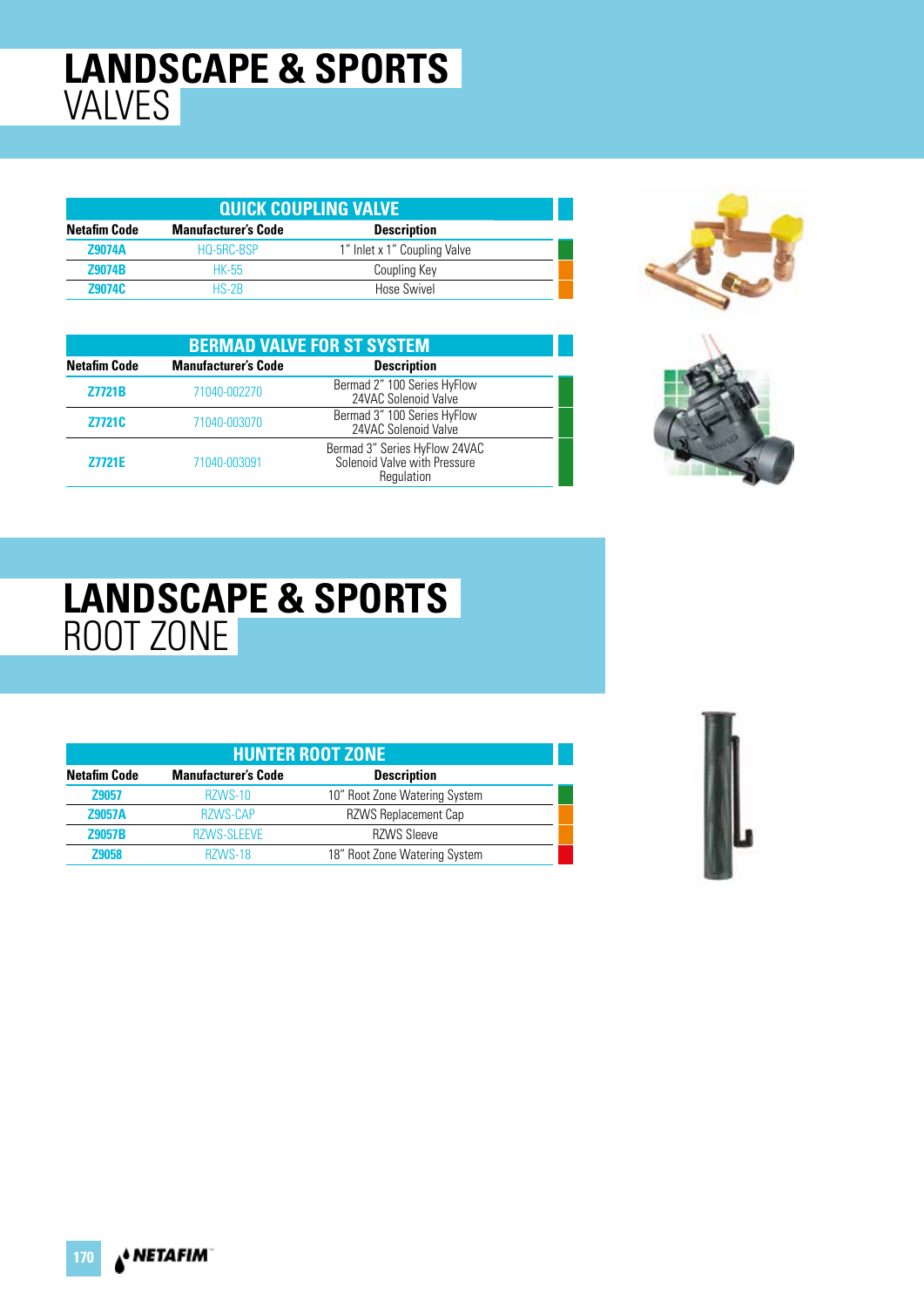### **LANDSCAPE & SPORTS** SWING JOINTS

| <b>HUNTER SWING JOINTS</b> |                            |                            |  |
|----------------------------|----------------------------|----------------------------|--|
| <b>Netafim Code</b>        | <b>Manufacturer's Code</b> | <b>Description</b>         |  |
| <b>Z9034</b>               | SJ-506                     | $1/2$ " $\times$ 6"        |  |
| <b>Z9035</b>               | SJ-512                     | $1/2$ " x 12"              |  |
| <b>Z9036</b>               | SJ-706                     | $3/4$ " x 6"               |  |
| <b>Z9037</b>               | SJ-712                     | $3/4$ " x 12"              |  |
| 79077                      | SJ-7512                    | $3/4$ " x $1/2$ " x $12$ " |  |

| <b>PROFLEX TUBING</b> |                            |                                   |  |
|-----------------------|----------------------------|-----------------------------------|--|
| <b>Netafim Code</b>   | <b>Manufacturer's Code</b> | <b>Description</b>                |  |
| <b>Z8184</b>          | <b>HFT-100</b>             | Pro-flex Flexible Tubing 30m coil |  |
| <b>Z8180</b>          | <b>HSBE-050</b>            | Spiral Elbow x 1/2" M             |  |
| 78181                 | <b>HSBF-075</b>            | Spiral Elbow x 3/4" M             |  |

| <b>DURA SWING JOINTS ELBOW INLET</b> |                            |                                 |
|--------------------------------------|----------------------------|---------------------------------|
| <b>Netafim Code</b>                  | <b>Manufacturer's Code</b> | <b>Description</b>              |
| Z9171                                |                            | 3/4" MBSP x 12" x 3/4" MBSP     |
| Z9173                                |                            | 1" MBSP x 12" x 1" MBSP         |
| <b>Z9174</b>                         |                            | 1" MBSP x 12" x 1 1/4" ACME     |
| Z9170                                |                            | 1" MBSP x 8" x 1" MBSP          |
| Z9176                                |                            | 1 1/2" MBSP x 12" x 1 1/2" ACME |
| <b>Z9172</b>                         |                            | 11/2" MBSP x 12" x 11/2" MBSP   |
| <b>Z9175</b>                         |                            | 1 1/4" MBSP x 12" x 1 1/4" ACME |

| <b>DURA EXTRA ELBOWS</b> |                            |                           |  |
|--------------------------|----------------------------|---------------------------|--|
| <b>Netafim Code</b>      | <b>Manufacturer's Code</b> | <b>Description</b>        |  |
| <b>Z9177</b>             |                            | 3/4" MBSP x 3/4" FBSP     |  |
| <b>Z9179</b>             |                            | 1/2" MBSP x 1/2" FBSP     |  |
| <b>Z9178</b>             |                            | 1" MBSP x 1" FBSP         |  |
| <b>Z8180</b>             |                            | 1 1/4" MBSP x 1 1/4" FBSP |  |

### **LANDSCAPE & SPORTS** VALVE BOXES

| <b>CARSON VALVE BOXES</b> |                            |                    |  |
|---------------------------|----------------------------|--------------------|--|
| <b>Netafim Code</b>       | <b>Manufacturer's Code</b> | <b>Description</b> |  |
| <b>Z8345</b>              |                            | 6" Round           |  |
| <b>Z8346</b>              |                            | 10" Round          |  |
| <b>Z8347</b>              |                            | Standard           |  |
| 78348                     |                            | . lumhn            |  |

A<sup>&</sup> NETAFIM **171**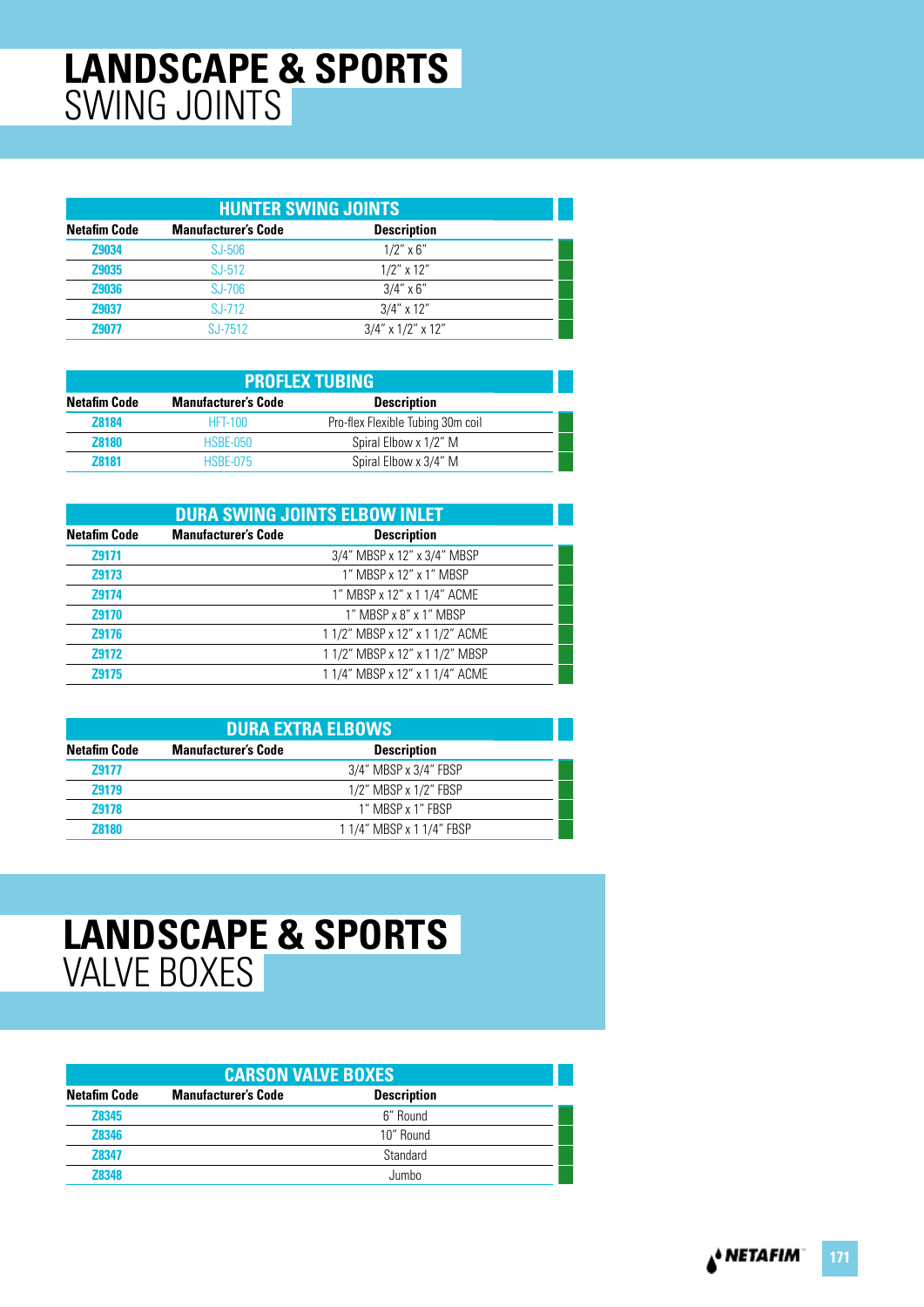### **LANDSCAPE & SPORTS** VALVE BOXES

| <b>CARSON LIDS</b>  |                            |                    |  |
|---------------------|----------------------------|--------------------|--|
| <b>Netafim Code</b> | <b>Manufacturer's Code</b> | <b>Description</b> |  |
| Z8349               |                            | 6" Round Lid       |  |
| <b>Z8350</b>        |                            | 10" Round Lid      |  |
| <b>Z8350A</b>       |                            | Standard Lid       |  |
| <b>78350B</b>       |                            | Jumbo Lid          |  |

| <b>DURA VALVE BOXES</b> |                            |                      |  |
|-------------------------|----------------------------|----------------------|--|
| <b>Netafim Code</b>     | <b>Manufacturer's Code</b> | <b>Description</b>   |  |
| Z8350C                  |                            | Valve & Lid 6"       |  |
| <b>Z8350D</b>           |                            | Valve & Lid 10"      |  |
| <b>Z8350E</b>           |                            | Valve & Lid Standard |  |
| <b>78350F</b>           |                            | Valve & Lid Jumbo    |  |

## **LANDSCAPE & SPORTS** COVERNETTM

- **Developed specifically for roof garden irrigation and designed for installation in the substrate**
- **Comprises lines of Netafim Dripnet Pressure Compensating and Anti Syphon dripperline between two layers of thermo welded non-woven material**
- **Drippers are low flow 0.6 l.p.h. at 40cm centres**
- **Operating pressures of between 0.4 Bar and 1.8 Bar**
- **Roll dimensions 25m by 1.2m with a weight of less than 30Kg**

| <b>COVERNET</b>                                                         |  |                        |  |  |
|-------------------------------------------------------------------------|--|------------------------|--|--|
| <b>Netafim Code</b><br><b>Manufacturer's Code</b><br><b>Description</b> |  |                        |  |  |
| <b>Z4720</b>                                                            |  | $1.2m \times 25m$ Roll |  |  |

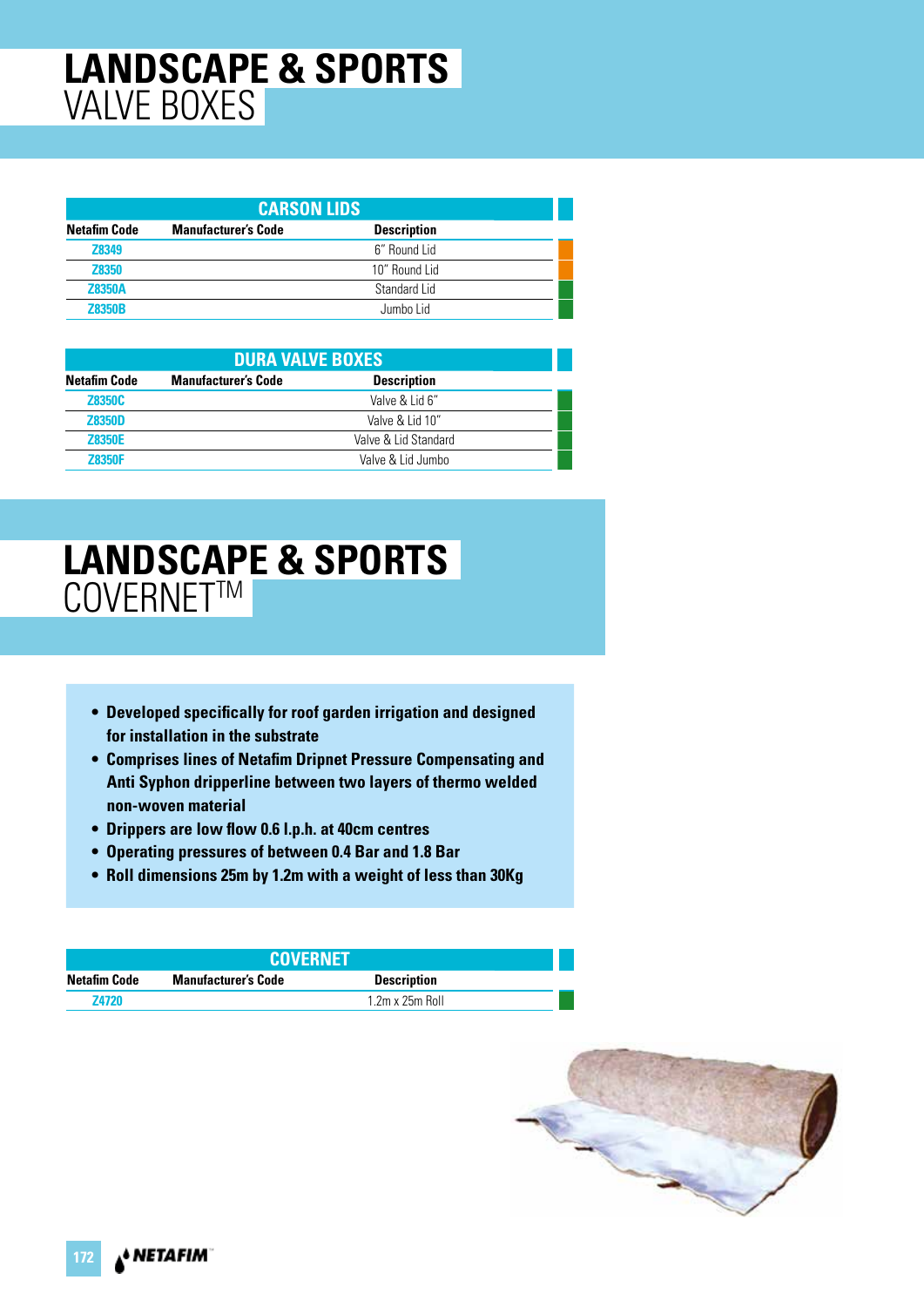### **LANDSCAPE & SPORTS** LANDSCAPE DRIPLINE

### **NETAFIM TECHNET AS**

- **Low cost Netafim landscape drip solution**
- **1.0mm wall thickness**
- **Operating pressure 0.4-3.0 Bar**
- **Continuously self flushing**
- **Dark brown North Europe colouration**



| <b>Netafim Code</b> | <b>Manufacturer's Code</b> | <b>Description</b> |      |
|---------------------|----------------------------|--------------------|------|
| <b>Z4700</b>        | 17679-004400               | 16mm 1.6lph 0.30cm | Ø    |
| <b>Z4702</b>        | 17679-004380               | 16mm 1.6lph 0.30cm | 25m  |
| <b>Z4703</b>        | 17679-004600               | 16mm 1.6lph 0.50cm | 100m |

### **NETAFIM TECHLINE AS**

- **Pressure compensated anti syphon dripper**
- **Operating pressure 0.4-3.0 Bar**
- **Wall thickness 1.2mm**
- **Dark brown North Europe colouration**
- **Continuously self flushing**

| <b>Netafim Code</b> | <b>Manufacturer's Code</b> | <b>Description</b> |      |
|---------------------|----------------------------|--------------------|------|
| Z4714               | 14690-003500               | 16mm 2.3lph 0.30cm |      |
| <b>Z4716</b>        | 14690-003800               | 16mm 2.3lph 0.50cm | 100m |
| <b>Z4713</b>        | 14690-002500               | 16mm 1.6lph 0.30cm | 100m |

- **Compensating non leakage dripper specification**
- **Wall thickness 1.2mm**
- **Operating pressure 1.0-4.0 Bar**
- **Dark brown North Europe colouration**
- **Continuously self flushing**

| <b>INETAFIM UNITECHLINE CNL !</b> |                            |                    |                  |  |
|-----------------------------------|----------------------------|--------------------|------------------|--|
| Netafim Code                      | <b>Manufacturer's Code</b> | <b>Description</b> | ✍                |  |
| 74708                             | 14705-003300               | 16mm 2.3lph 0.30cm | 100 <sub>m</sub> |  |

| • Tubing without drippers only<br>• Flow rate at 10.0 Bar 1.9 lph<br>• Max working pressure 2.0 Bar<br>• Range of 8mm fittings to suit<br>• Ideal for small landscape areas<br><b>LANDLINE 8MM</b> |                            |                    |                 |  |
|----------------------------------------------------------------------------------------------------------------------------------------------------------------------------------------------------|----------------------------|--------------------|-----------------|--|
|                                                                                                                                                                                                    |                            |                    |                 |  |
| <b>Netafim Code</b>                                                                                                                                                                                | <b>Manufacturer's Code</b> | <b>Description</b> |                 |  |
| <b>Z4932</b>                                                                                                                                                                                       |                            | No Dripper         | 30 <sub>m</sub> |  |
|                                                                                                                                                                                                    |                            |                    |                 |  |